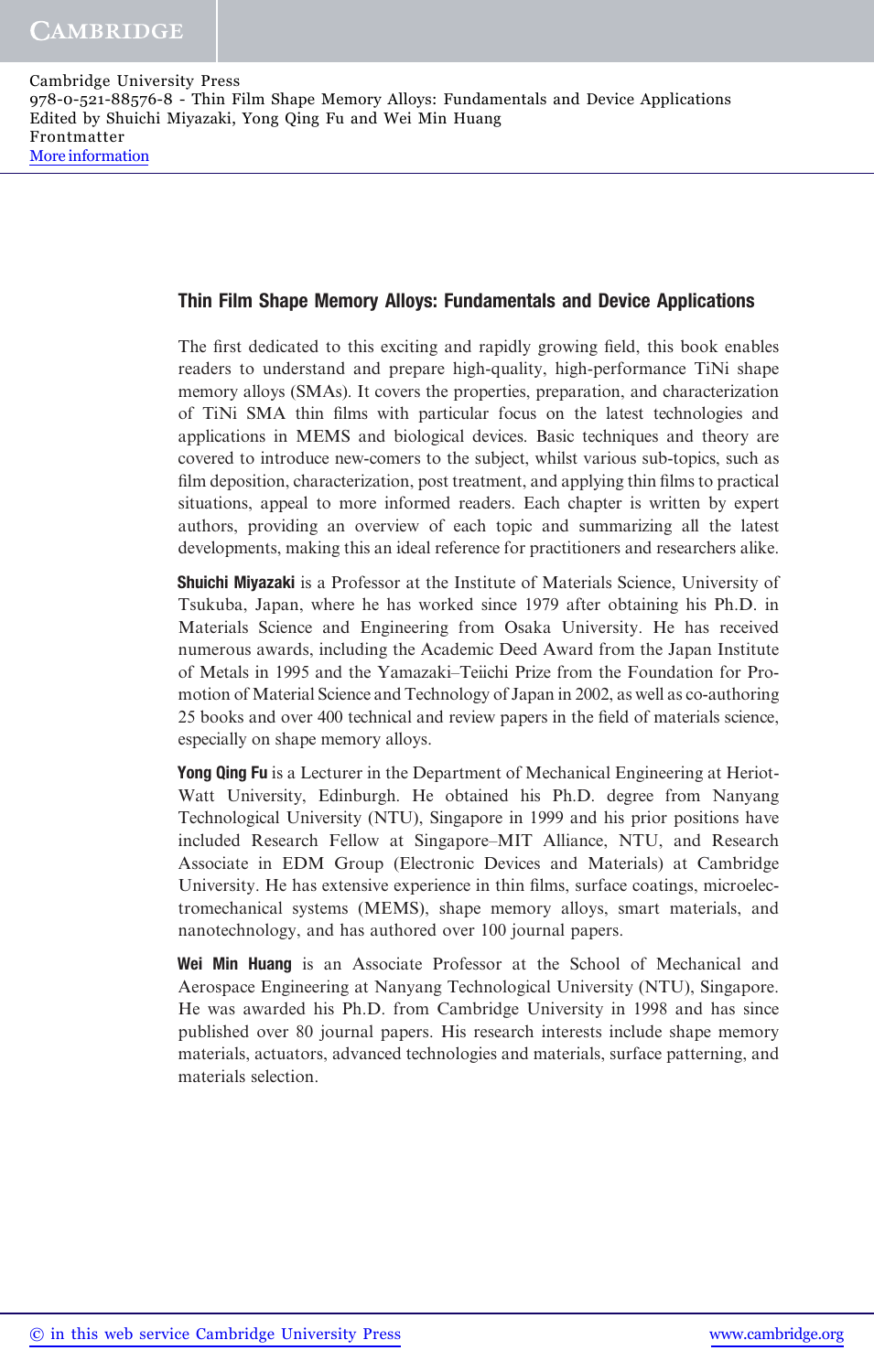# Thin Film Shape Memory Alloys

Fundamentals and Device Applications

Edited by

SHUICHI MIYAZAKI University of Tsukuba, Japan

YONG QING FU Heriot-Watt University, Edinburgh

WEI MIN HUANG Nanyang Technological University, Singapore

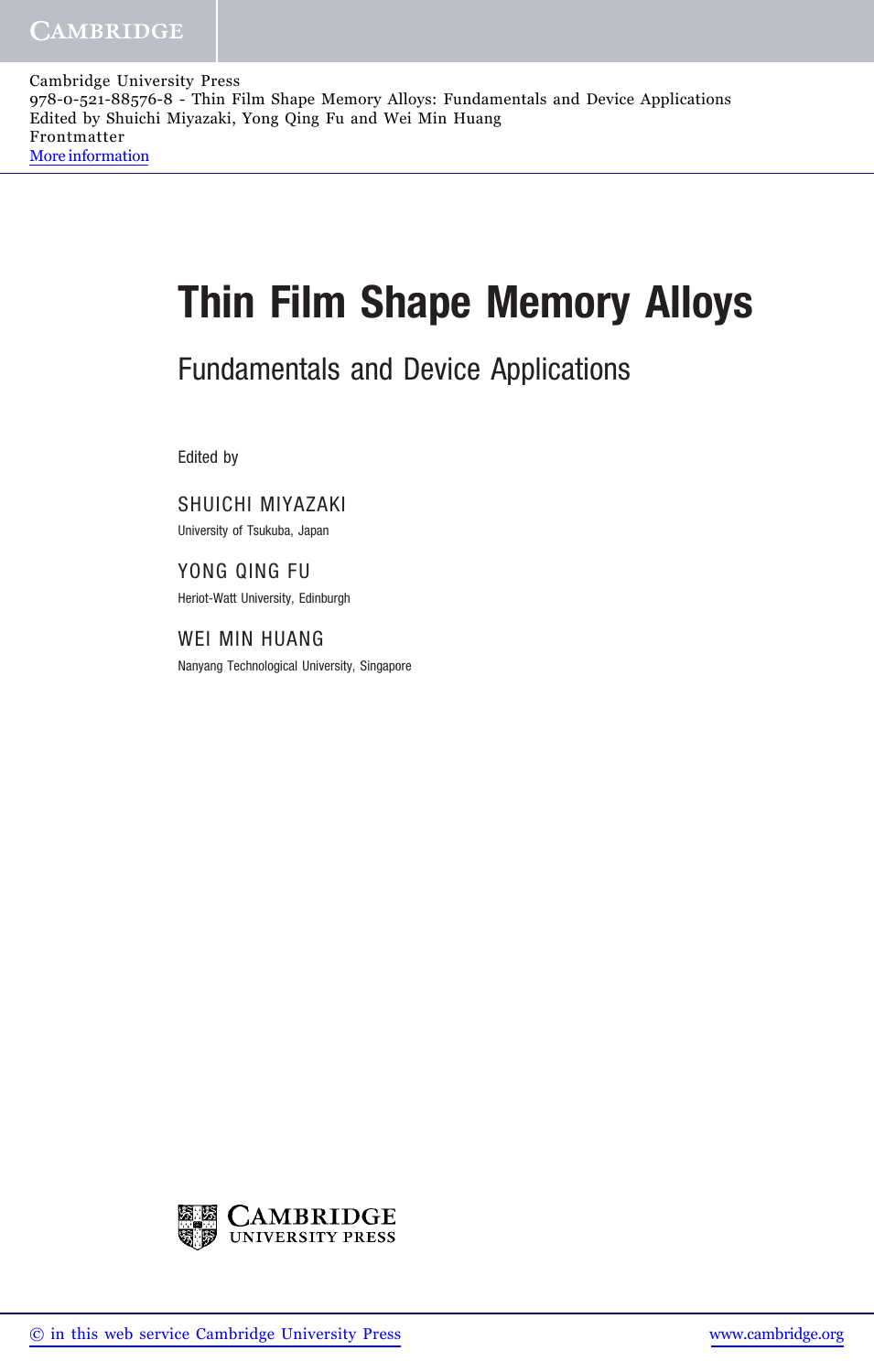CAMBRIDGE UNIVERSITY PRESS Cambridge, New York, Melbourne, Madrid, Cape Town, Singapore, São Paulo, Delhi

Cambridge University Press The Edinburgh Building, Cambridge CB2 8RU, UK

Published in the United States of America by Cambridge University Press, New York

www.cambridge.org Information on this title: www.cambridge.org/9780521885768

© Cambridge University Press 2009

This publication is in copyright. Subject to statutory exception and to the provisions of relevant collective licensing agreements, no reproduction of any part may take place without the written permission of Cambridge University Press.

First published 2009

Printed in the United Kingdom at the University Press, Cambridge

A catalogue record for this publication is available from the British Library

Library of Congress Cataloguing in Publication Data Thin film shape memory alloys : fundamentals and device applications / [edited by] Shuichi Miyazaki, Yong Qing Fu, Wei Min Huang. p. cm. Includes bibliographical references and index. ISBN 978-0-521-88576-8 (hardback) 1. Shape memory alloys. 2. Thin film devices. I. Miyazaki, Shuichi. II. Fu, Yong Qing. III. Huang, Wei Min. TA487.T48 2009 621.3815'2-dc22 2009027554

ISBN 978-0-521-88576-8 hardback

Cambridge University Press has no responsibility for the persistence or accuracy of URLs for external or third-party internet websites referred to in this publication, and does not guarantee that any content on such websites is, or will remain, accurate or appropriate.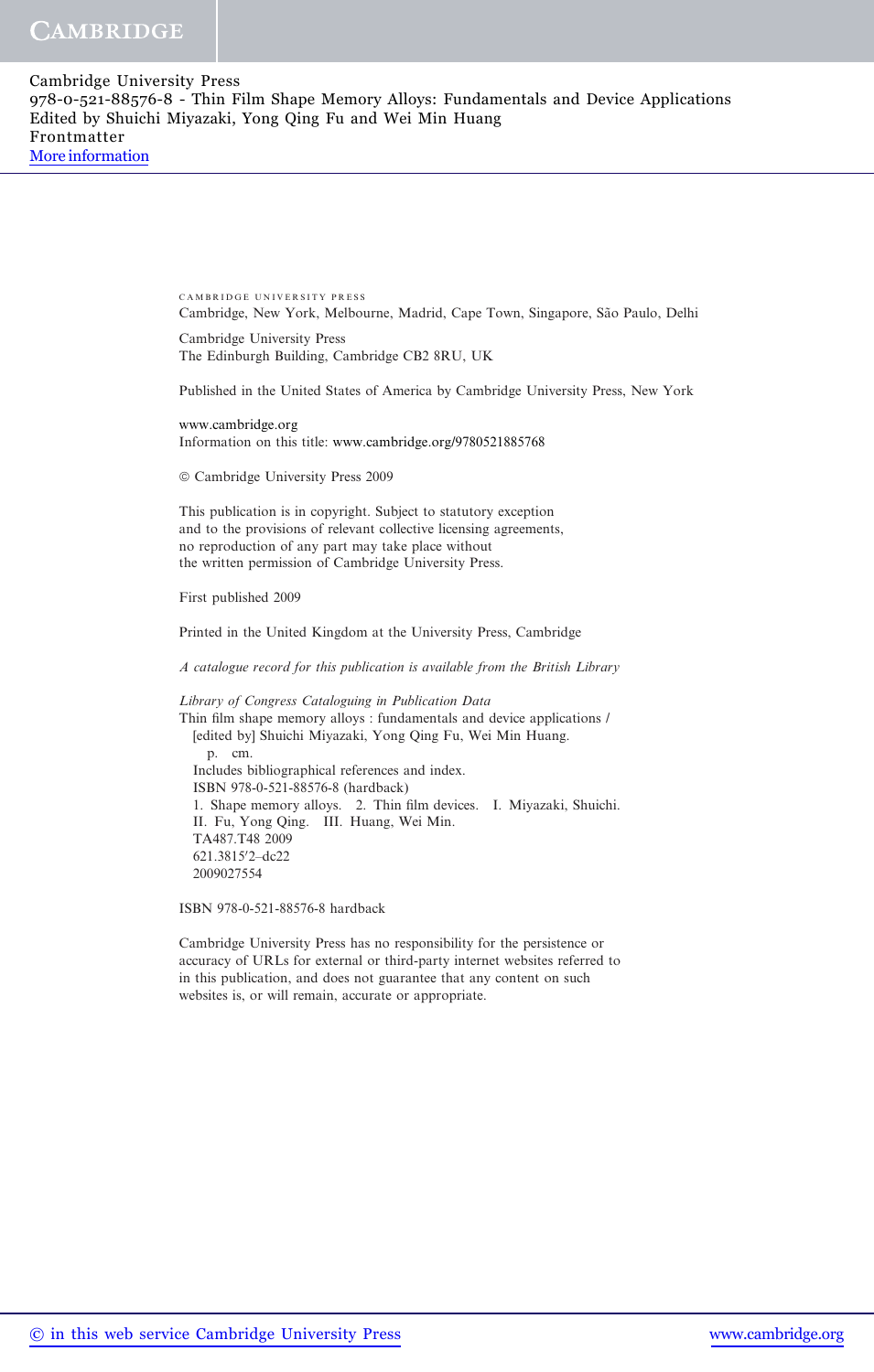### **Contents**

|   | List of contributors |                                                           | <i>page</i> xiii |
|---|----------------------|-----------------------------------------------------------|------------------|
|   | Preface              | XV.                                                       |                  |
|   |                      | Abstracts of chapters                                     | xviii            |
| 1 |                      | Overview of sputter-deposited TiNi based thin films       | 1                |
|   |                      | Abstract                                                  | $\mathbf{1}$     |
|   |                      | 1.1 Introduction                                          | $\mathbf{1}$     |
|   |                      | 1.2 Fabrication and characterization methods              | 5                |
|   |                      | 1.2.1 Film deposition                                     | 5                |
|   |                      | 1.2.2 TiNi film characterization                          | 9                |
|   |                      | 1.2.3 TiNiX ternary alloy thin films                      | 30               |
|   |                      | 1.2.4 Residual stress and stress evolution                | 39               |
|   |                      | 1.2.5 Frequency response                                  | 40               |
|   |                      | 1.2.6 Adhesion and interfacial analysis                   | 41               |
|   |                      | 1.2.7 Stability, degradation and fatigue                  | 41               |
|   |                      | 1.2.8 Film thickness effect                               | 45               |
|   |                      | 1.2.9 Temperature memory effect                           | 46               |
|   |                      | 1.2.10 Nanoscale mechanical evaluation                    | 47               |
|   |                      | 1.2.11 Functionally graded and composite TiNi based films | 48               |
|   | 1.3                  | MEMS applications of TiNi thin films                      | 49               |
|   |                      | 1.3.1 Comparison of various microactuation mechanisms     | 49               |
|   |                      | 1.3.2<br>Modeling and optimal design of TiNi thin film    |                  |
|   |                      | microactuators                                            | 51               |
|   |                      | 1.3.3 Freestanding microactuators based on a two-way      |                  |
|   |                      | shape memory effect                                       | 52               |
|   |                      | 1.3.4 TiNi diaphragms, micropump and microvalves          | 56               |
|   |                      | 1.3.5 Microgrippers                                       | 60               |
|   |                      | 1.3.6 Microsensors, microswitches and microrelays         | 62               |
|   |                      | 1.3.7 Other applications                                  | 63               |
|   | 1.4                  | Summary                                                   | 64               |
|   |                      | References                                                | 65               |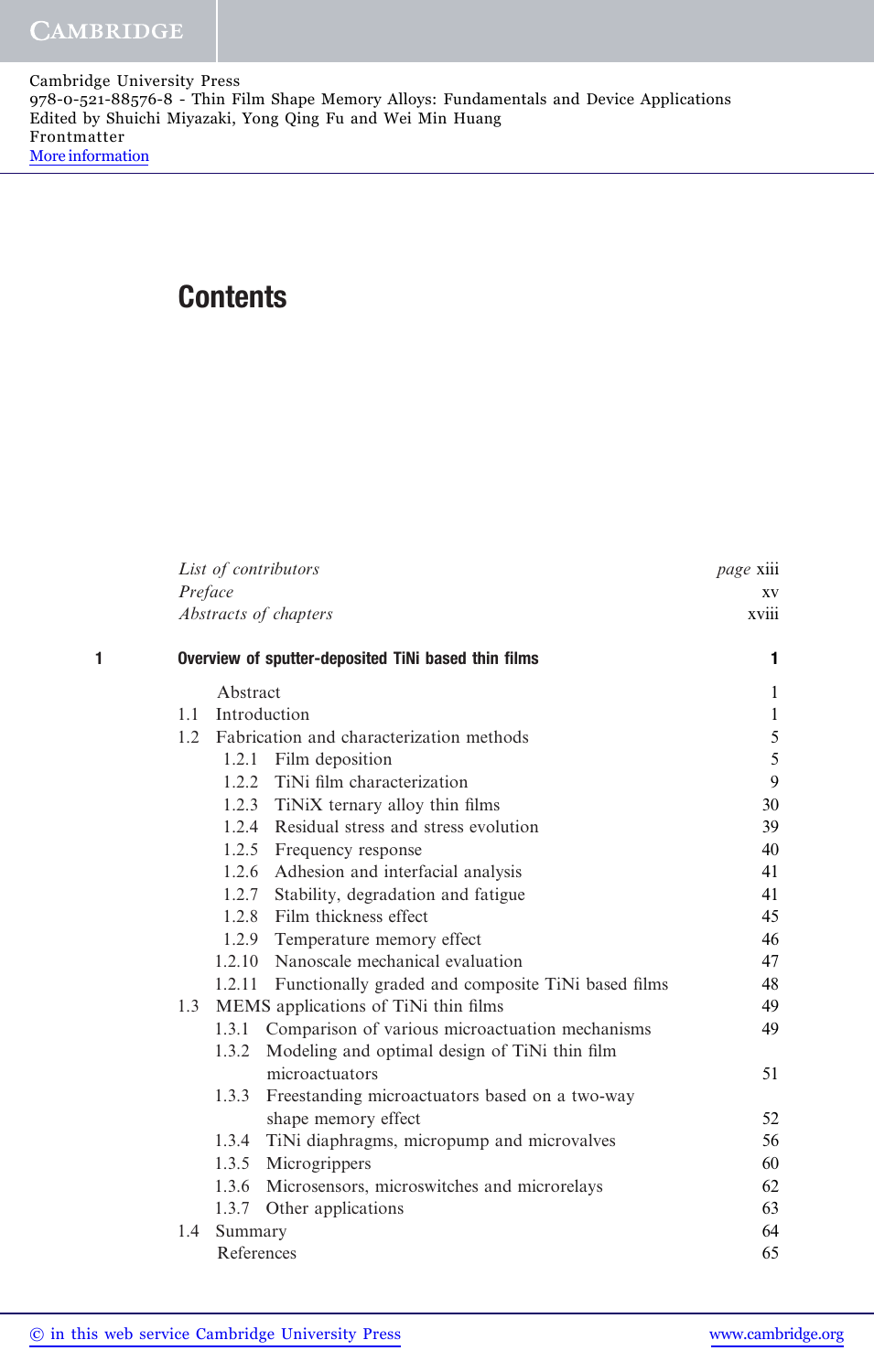| Vİ          | <b>Contents</b>                                                |     |  |
|-------------|----------------------------------------------------------------|-----|--|
|             |                                                                |     |  |
| $\mathbf 2$ | Martensitic transformation in TiNi alloys                      | 73  |  |
|             | Abstract                                                       | 73  |  |
|             | 2.1<br>Introduction                                            | 73  |  |
|             | 2.2 TiNi phase diagram                                         | 74  |  |
|             | 2.3<br>Crystallography of martensitic transformation           | 74  |  |
|             | 2.4 Transformation strain                                      | 77  |  |
|             | 2.5<br>Transformation temperatures                             | 79  |  |
|             | 2.6<br>Shape memory and superelasticity based on martensitic   |     |  |
|             | transformation                                                 | 81  |  |
|             | 2.7 Deformation behavior                                       | 82  |  |
|             | 2.8<br>Summary                                                 | 86  |  |
|             | References                                                     | 86  |  |
| 3           | Deposition techniques for TiNi thin film                       | 88  |  |
|             | Abstract                                                       | 88  |  |
|             | 3.1 Introduction to methods of making TiNi thin film           | 88  |  |
|             | 3.2<br>Sputter deposition                                      | 89  |  |
|             | 3.3<br>Description of the sputtering process                   | 90  |  |
|             | 3.4<br>Characterization of thin film by electrical resistivity |     |  |
|             | and stress-strain measurement                                  | 96  |  |
|             | 3.5 Methods of joining thin film                               | 96  |  |
|             | 3.5.1 Resistance welding                                       | 98  |  |
|             | 3.5.2 Laser welding                                            | 99  |  |
|             | 3.5.3 Ultrasonic bonding                                       | 99  |  |
|             | TiNi thin film and MEMS processes<br>3.6                       | 99  |  |
|             | 3.6.1 Heat treatment                                           | 99  |  |
|             | 3.6.2 Patterning TiNi thin film                                | 100 |  |
|             | 3.6.3 Sacrificial layer                                        | 100 |  |
|             | Fabrication of miniature actuators<br>3.7                      | 101 |  |
|             | 3.7.1 Valve poppet actuators                                   | 101 |  |
|             | 3.7.2 Bending-beam actuators                                   | 101 |  |
|             | Fabrication of intravascular medical devices<br>3.8            | 101 |  |
|             | Planar sputtering on a three-dimensional substrate<br>3.8.1    | 103 |  |
|             | Sputtering using the multiple-layering method<br>3.8.2         | 104 |  |
|             | Literature of TiNi thin film<br>3.9                            | 106 |  |
|             | 3.10<br>Summary                                                | 107 |  |
|             | Acknowledgements                                               | 107 |  |
|             | References                                                     | 108 |  |
| 4           | TiNi multilayer thin films                                     | 110 |  |
|             | Abstract                                                       | 110 |  |
|             | Introduction<br>4.1                                            | 110 |  |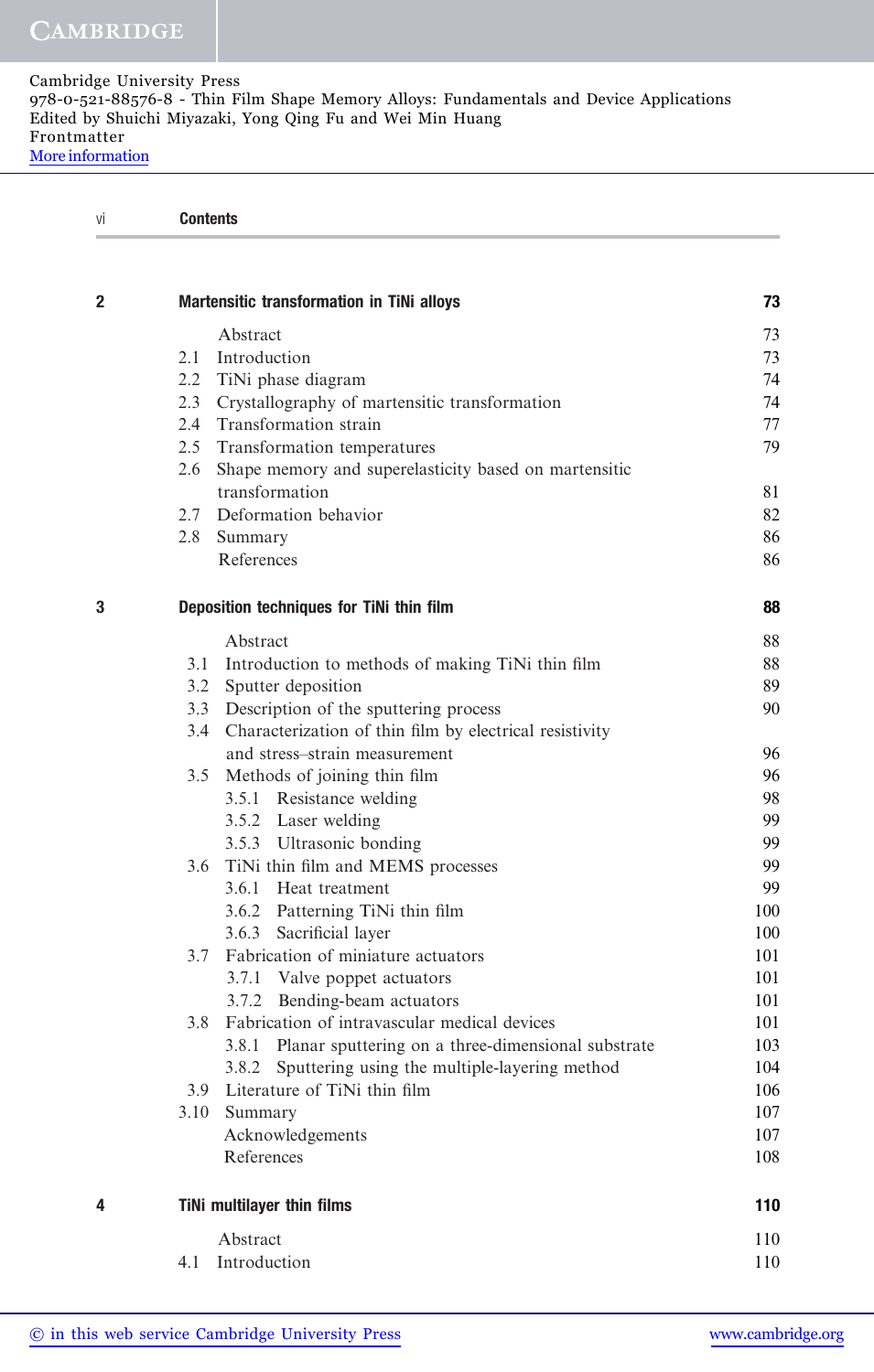$\overline{\phantom{a}}$ 

|   | <b>Contents</b>                                                                 | vii        |
|---|---------------------------------------------------------------------------------|------------|
|   |                                                                                 |            |
|   | 4.2 Fabrication of multi-layer TiNi thin films                                  | 111        |
|   | Alloying process of TiNi multilayer thin films<br>4.3                           | 112        |
|   | 4.3.1 DSC measurements                                                          | 112        |
|   | 4.3.2 XRD measurements                                                          | 113        |
|   | 4.3.3 TEM observation                                                           | 114        |
|   | 4.4 Shape memory properties and mechanical properties                           | 118        |
|   | 4.5 Summary                                                                     | 121        |
|   | References                                                                      | 121        |
| 5 | <b>Crystallization and microstructural development</b>                          | 124        |
|   | Abstract                                                                        | 124        |
|   | 5.1 Introduction                                                                | 124        |
|   | 5.2 Crystallization                                                             | 125        |
|   | 5.2.1 Crystallization principles                                                | 125        |
|   | 5.2.2 Crystallization theory (Johnson–Mehl–Avrami–                              |            |
|   | Kolmogorov theory)                                                              | 126        |
|   | 5.3 Crystallization kinetics of TiNi thin films                                 | 128        |
|   | 5.3.1 Experimental techniques                                                   | 129        |
|   | 5.3.2 A background of TiNi crystallization studies                              | 132        |
|   | 5.3.3 Factors that influence crystallization<br>5.4 Microstructural development | 134<br>137 |
|   | 5.4.1 Crystallography of martensite and austenite                               | 137        |
|   | 5.4.2 Compositional effects                                                     | 137        |
|   | Summary<br>5.5                                                                  | 140        |
|   | References                                                                      | 140        |
| 6 | <b>Mechanical properties of TiNi thin films</b>                                 | 145        |
|   | Abstract                                                                        | 145        |
|   | Shape memory behavior of TiNi thin films<br>6.1                                 | 145        |
|   | Shape memory behavior of Ni-rich TiNi thin films<br>6.2                         | 146        |
|   | 6.3<br>Shape memory behavior of Ti-rich TiNi thin films                         | 152        |
|   | 6.4<br>Stability of shape memory behavior                                       | 158        |
|   | 6.5<br>Two-way shape memory effect                                              | 158        |
|   | 6.6<br>Superelasticity                                                          | 159        |
|   | 6.7<br>Stress-strain curves of TiNi thin films                                  | 160        |
|   | Thickness effect of shape memory behavior<br>6.8                                | 161        |
|   | 6.9<br>Summary                                                                  | 162        |
|   | References                                                                      | 163        |
| 7 | Stress and surface morphology evolution                                         | 166        |
|   | Abstract                                                                        | 166        |
|   | Introduction<br>7.1                                                             | 166        |
|   |                                                                                 |            |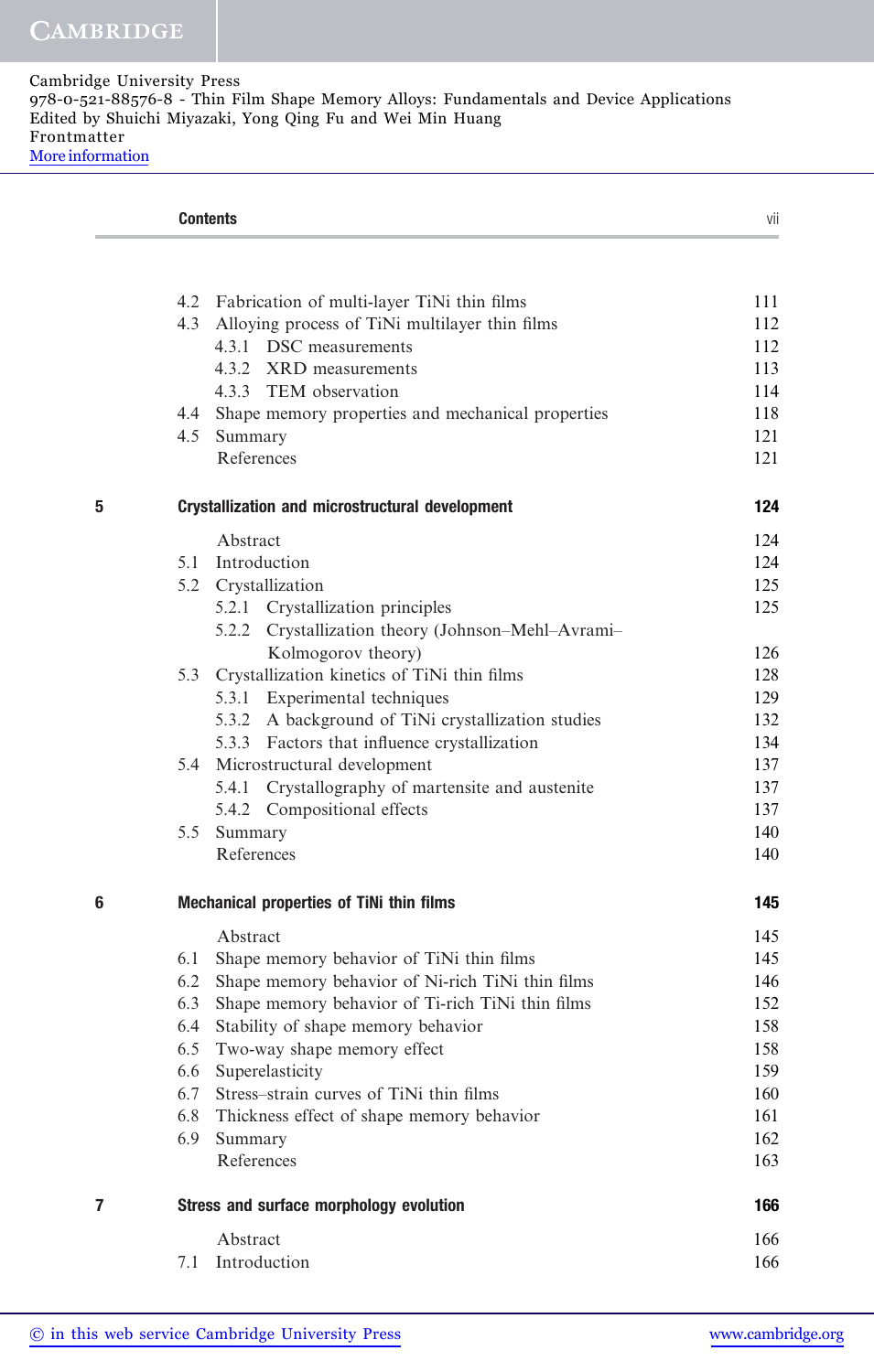| viii | <b>Contents</b>                                                |                                                                  |     |
|------|----------------------------------------------------------------|------------------------------------------------------------------|-----|
|      |                                                                |                                                                  |     |
|      | 7.2                                                            | Film stress: measurement and characterization                    | 168 |
|      |                                                                | 7.2.1<br>Curvature method                                        | 168 |
|      |                                                                | 7.2.2 X-ray diffraction                                          | 169 |
|      |                                                                | 7.2.3 Micro-Raman spectroscopy                                   | 170 |
|      | 7.3                                                            | Stress and strain evolution in TiNi based films                  | 170 |
|      |                                                                | Stress evolution in shape memory events<br>7.3.1                 | 170 |
|      |                                                                | 7.3.2 Factors affecting stress evolution                         | 172 |
|      |                                                                | 7.4 Stress induced surface morphology changes                    | 177 |
|      |                                                                | 7.4.1 Transition between surface relief and wrinkling            | 177 |
|      |                                                                | 7.4.2 Reversible trenches                                        | 180 |
|      |                                                                | 7.4.3 Theoretical analysis of stress-induced wrinkling           |     |
|      |                                                                | and trenches                                                     | 181 |
|      |                                                                | 7.5 Novel methods in surface morphology characterization         | 183 |
|      |                                                                | 7.5.1 Atomic force microscopy                                    | 184 |
|      |                                                                | 7.5.2 Photoemission electron microscopy                          | 185 |
|      |                                                                | 7.6 Summary                                                      | 189 |
|      |                                                                | Acknowledgement                                                  | 190 |
|      |                                                                | References                                                       | 190 |
| 8    | Ion implantation processing and associated irradiation effects |                                                                  |     |
|      |                                                                | Abstract                                                         | 193 |
|      |                                                                | 8.1 Introduction                                                 | 193 |
|      |                                                                | 8.2 Ion irradiation of SMA TiNi films                            | 194 |
|      |                                                                | 8.2.1 Physics of ion irradiation                                 | 194 |
|      |                                                                | 8.2.2 Heavy ion irradiation (5 MeV Ni)                           | 196 |
|      |                                                                | 8.2.3 High energy ion irradiation – electronic stopping effects  | 208 |
|      |                                                                | 8.2.4 Linking the high energy ion experiments to the electronic  |     |
|      |                                                                | stopping effects in 5 MeV Ni ions                                | 211 |
|      |                                                                | 8.3 Using ion beam modification to make novel actuator materials | 212 |
|      |                                                                | 8.3.1 Actuator design concept                                    | 213 |
|      |                                                                | 8.3.2<br>Dependence of actuator motion on irradiation dose       |     |
|      |                                                                | and temperature                                                  | 216 |
|      |                                                                | 8.3.3<br>Cyclic fatigue, decay of two-way shape strains          | 221 |
|      | 8.4                                                            | Summary                                                          | 223 |
|      |                                                                | References                                                       | 224 |
| 9    |                                                                | Laser post-annealing and theory                                  | 226 |
|      |                                                                | Abstract                                                         | 226 |
|      | 9.1                                                            | Introduction                                                     | 226 |
|      | 9.2                                                            | Experimental demonstration                                       | 228 |
|      | 9.3                                                            | Theories behind laser annealing                                  | 231 |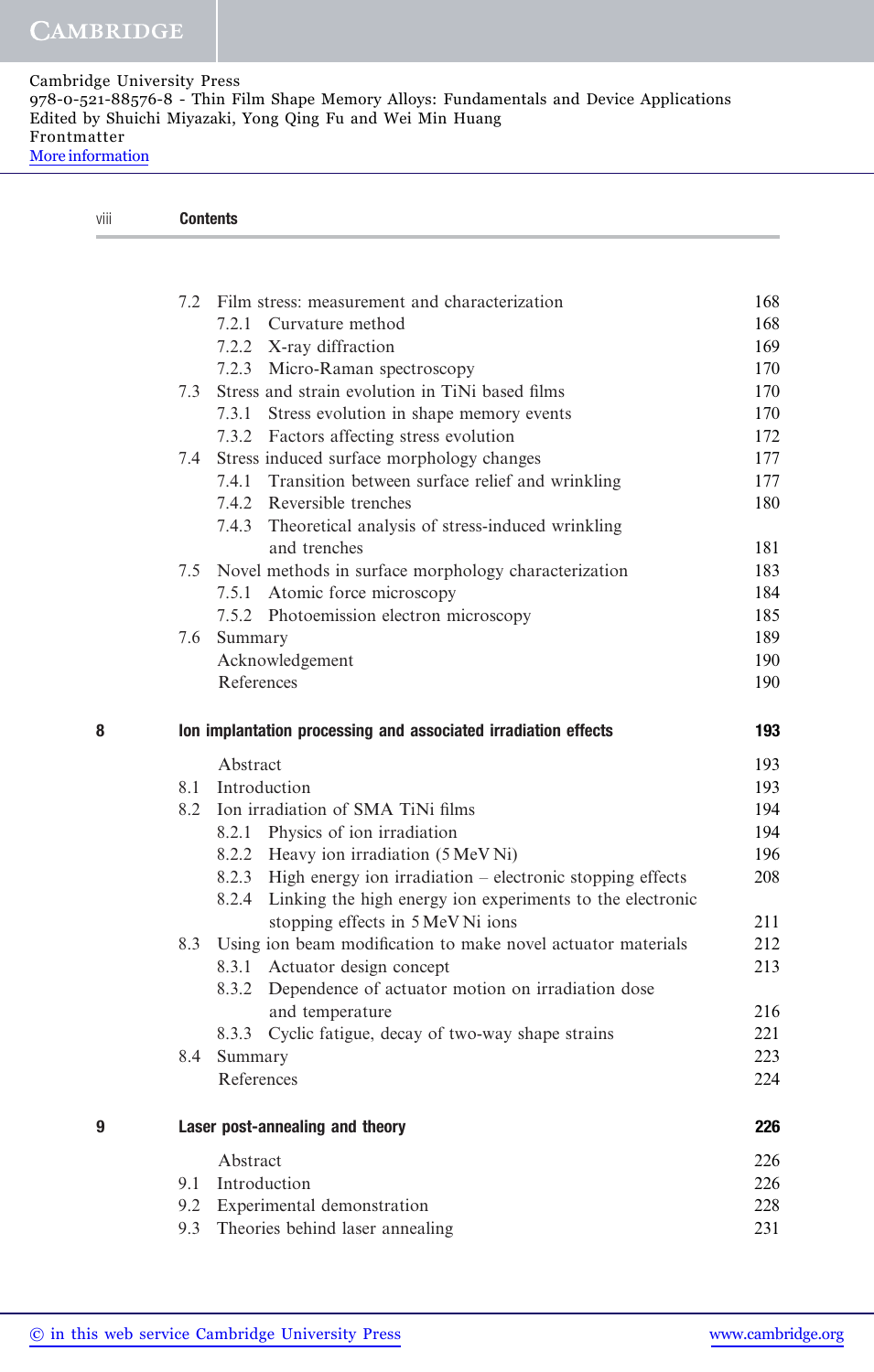|    | <b>Contents</b> |                                                                            | İХ         |
|----|-----------------|----------------------------------------------------------------------------|------------|
|    |                 |                                                                            |            |
|    |                 | 9.3.1<br>Absorption of laser irradiation                                   | 231        |
|    |                 | 9.3.2 Backside $CO2$ laser annealing                                       | 236        |
|    |                 | 9.3.3 Direct laser annealing                                               | 247        |
|    |                 | 9.3.4 Annealing of Ni/Ti multilayer thin films                             | 255        |
|    | 9.4             | Summary                                                                    | 257        |
|    |                 | Acknowledgements                                                           | 258        |
|    |                 | References                                                                 | 258        |
| 10 |                 | Overview of thin film shape memory alloy applications                      | 261        |
|    |                 | Abstract                                                                   | 261        |
|    |                 | 10.1 Introduction to TiNi thin film applications                           | 261        |
|    |                 | 10.2 Properties suitable for applications                                  | 262        |
|    |                 | 10.2.1 Mechanical properties                                               | 263        |
|    |                 | 10.2.2 Temperature effect of adding a third component                      |            |
|    |                 | to TiNi thin film                                                          | 265        |
|    |                 | 10.2.3 Corrosion behavior of thin films                                    | 265        |
|    |                 | 10.2.4 Biocompatibility of thin films                                      | 266        |
|    |                 | 10.3 Thermo mechanical applications of thin films                          | 267        |
|    |                 | 10.3.1 Microactuators                                                      | 267        |
|    |                 | 10.3.2 Fluid control                                                       | 268<br>269 |
|    |                 | 10.3.3 Microswitches<br>10.4 Superelastic applications and medical devices | 271        |
|    |                 | 10.5 Summary                                                               | 272        |
|    |                 | Acknowledgements                                                           | 273        |
|    |                 | References                                                                 | 273        |
| 11 |                 | Theory of SMA thin films for microactuators and micropumps                 | 275        |
|    |                 | Abstract                                                                   | 275        |
|    |                 | 11.1 Introduction                                                          | 275        |
|    |                 | 11.2 A theory of pressurized thin film                                     | 278        |
|    | 11.3            | Effective behavior                                                         | 280        |
|    |                 | Single crystal film<br>11.3.1                                              | 280        |
|    |                 | 11.3.2 Polycrystalline film                                                | 284        |
|    |                 | 11.4 Simulation of thin film microstructure                                | 286        |
|    |                 | 11.4.1 Free energy                                                         | 286        |
|    |                 | 11.4.2 Evolution of microstructure under driving forces                    | 288        |
|    |                 | 11.4.3 Self-accommodation patterns                                         | 289        |
|    | 11.5            | Application to micropumps                                                  | 292        |
|    |                 | Single crystal micropumps<br>11.5.1                                        | 292        |
|    |                 | 11.5.2 Polycrystalline micropumps                                          | 293        |
|    | 11.6            | Summary                                                                    | 295        |
|    |                 | Acknowledgements                                                           | 296        |
|    |                 | References                                                                 | 296        |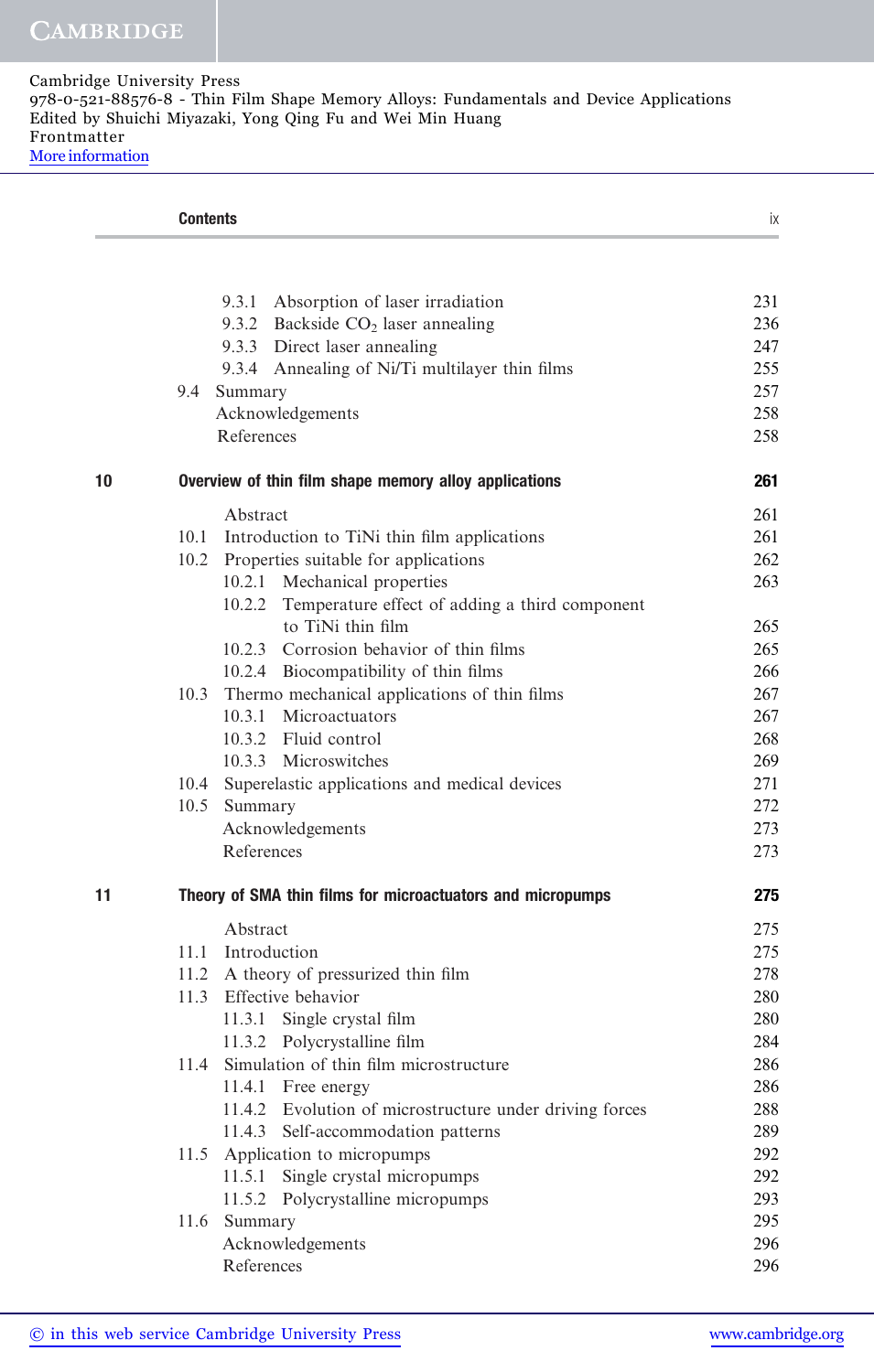| <b>Contents</b><br>Χ |      |                                                                                                 |            |
|----------------------|------|-------------------------------------------------------------------------------------------------|------------|
|                      |      |                                                                                                 |            |
| 12                   |      | Binary and ternary alloy film diaphragm microactuators                                          | 300        |
|                      |      | Abstract                                                                                        | 300        |
|                      | 12.1 | Introduction                                                                                    | 300        |
|                      |      | 12.2 Shape memory behaviour of TiNi thin films                                                  | 301        |
|                      |      | 12.3 Fabrication and characterization methods                                                   | 305        |
|                      |      | 12.4 Microactuators using the R-phase of TiNi and the M-phase                                   |            |
|                      |      | of TiNiPd                                                                                       | 309        |
|                      |      | 12.4.1 Microactuators using the R-phase of TiNi                                                 | 309<br>310 |
|                      |      | 12.4.2 Microactuators using the M-phase of TiNiPd<br>12.4.3 Dynamic actuation of microactuators | 311        |
|                      |      | 12.5 Microactuators using the M-phase of Ti-Ni-Cu                                               | 314        |
|                      |      | 12.6 Summary                                                                                    | 318        |
|                      |      | References                                                                                      | 318        |
|                      |      |                                                                                                 |            |
| 13                   |      | <b>TiNi thin film devices</b>                                                                   | 321        |
|                      |      | Abstract                                                                                        | 321        |
|                      |      | 13.1 Introduction                                                                               | 321        |
|                      |      | 13.2 Fabrication of TiNi thin films                                                             | 323        |
|                      |      | 13.3 Thin film properties                                                                       | 323        |
|                      | 13.4 | TiNi thin film devices                                                                          | 324        |
|                      |      | 13.4.1 Mechanical devices                                                                       | 325        |
|                      |      | 13.4.2 Biomedical devices                                                                       | 336        |
|                      |      | 13.5 Summary                                                                                    | 341        |
|                      |      | References                                                                                      | 341        |
| 14                   |      | <b>Shape memory microvalves</b>                                                                 | 346        |
|                      |      | Abstract                                                                                        | 346        |
|                      | 14.1 | Introduction                                                                                    | 346        |
|                      | 14.2 | Overview                                                                                        | 347        |
|                      | 14.3 | Valve layout                                                                                    | 350        |
|                      | 14.4 | SMA materials                                                                                   | 354        |
|                      | 14.5 | Modelling and simulation aspects                                                                | 355        |
|                      | 14.6 | Fabrication                                                                                     | 360        |
|                      |      | 14.7 Performance characteristics                                                                | 362        |
|                      |      | 14.7.1 Polymer seat microvalves                                                                 | 362        |
|                      |      | Microfluidic controller<br>14.7.2                                                               | 366        |
|                      | 14.8 | Summary                                                                                         | 367        |
|                      |      | References                                                                                      | 368        |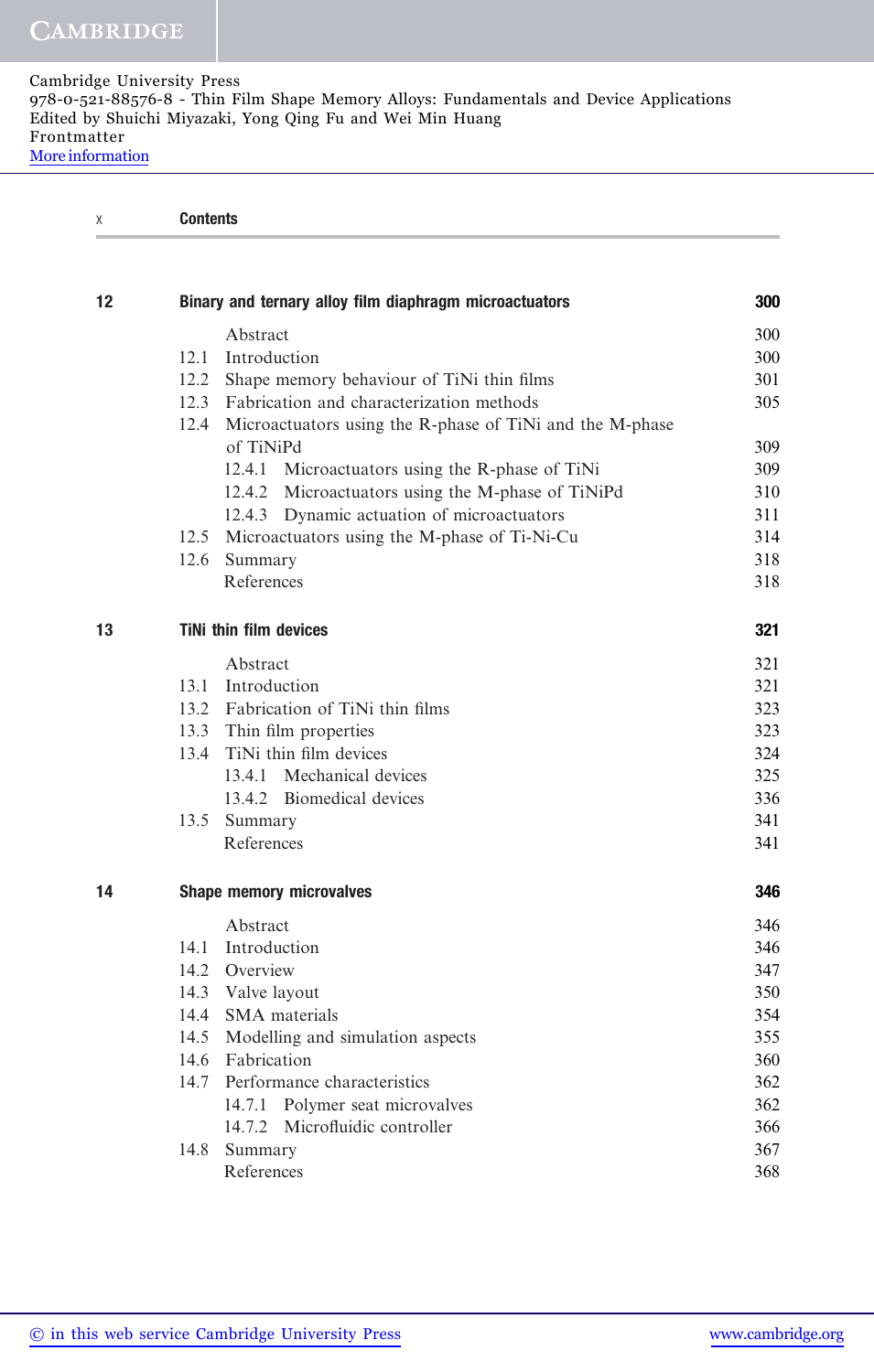|    | <b>Contents</b> |                                                                                                                       |     |
|----|-----------------|-----------------------------------------------------------------------------------------------------------------------|-----|
| 15 |                 | Superelastic thin films and applications for medical devices                                                          | 370 |
|    |                 | Abstract                                                                                                              | 370 |
|    | 15.1            | Introduction                                                                                                          | 370 |
|    |                 | 15.2 Superelasticity in thin films                                                                                    | 372 |
|    |                 | 15.3 Fabrication of planar superelastic thin films                                                                    | 375 |
|    | 15.4            | Patterning of planar films using lithography                                                                          |     |
|    |                 | and etching                                                                                                           | 377 |
|    |                 | 15.5 Fabrication of superelastic thin film tubes                                                                      | 378 |
|    |                 | 15.6 Patterning of non-planar films using lithography                                                                 |     |
|    |                 | and etching                                                                                                           | 381 |
|    | 15.7            | Summary                                                                                                               | 382 |
|    |                 | References                                                                                                            | 383 |
| 16 |                 | Fabrication and characterization of sputter-deposited TiNi                                                            |     |
|    |                 | superelastic microtubes                                                                                               | 385 |
|    |                 | Abstract                                                                                                              | 385 |
|    | 16.1            | Introduction                                                                                                          | 385 |
|    | 16.2            | Fabrication and characterization method                                                                               | 386 |
|    |                 | 16.2.1<br>Sputter deposition system                                                                                   | 386 |
|    |                 | 16.2.2 Characterization of shape memory behaviour                                                                     | 387 |
|    | 16.3            | TiNi microtube fabricated by a two-step deposition method                                                             | 388 |
|    |                 | 16.3.1 Cross-sectional microstructure                                                                                 | 388 |
|    |                 | 16.3.2 Shape memory behavior and fracture strength                                                                    | 390 |
|    | 16.4            | Effect of deposition angle $\beta$                                                                                    | 391 |
|    |                 | Film thickness<br>16.4.1                                                                                              | 391 |
|    |                 | 16.4.2 Surface roughness                                                                                              | 393 |
|    |                 | 16.4.3 Columnar grain formation                                                                                       | 396 |
|    | 16.5            | Fabrication of high-strength superelastic TiNi microtubes                                                             | 397 |
|    |                 | 16.5.1 Effect of rotation speed on the microstructure<br>Effect of rotation speed on shape memory behaviour<br>16.5.2 | 397 |
|    |                 | and fracture strength                                                                                                 | 397 |
|    |                 | 16.5.3<br>Superelasticity                                                                                             | 400 |
|    | 16.6            | Summary and remarks                                                                                                   | 401 |
|    |                 | Acknowledgement                                                                                                       | 401 |
|    |                 | References                                                                                                            | 402 |
| 17 |                 | Thin film shape memory microcage for biological applications                                                          | 403 |
|    |                 | Abstract                                                                                                              | 403 |
|    | 17.1            | Introduction                                                                                                          | 403 |
|    |                 | 17.2 Freestanding TiNiCu microcage                                                                                    | 406 |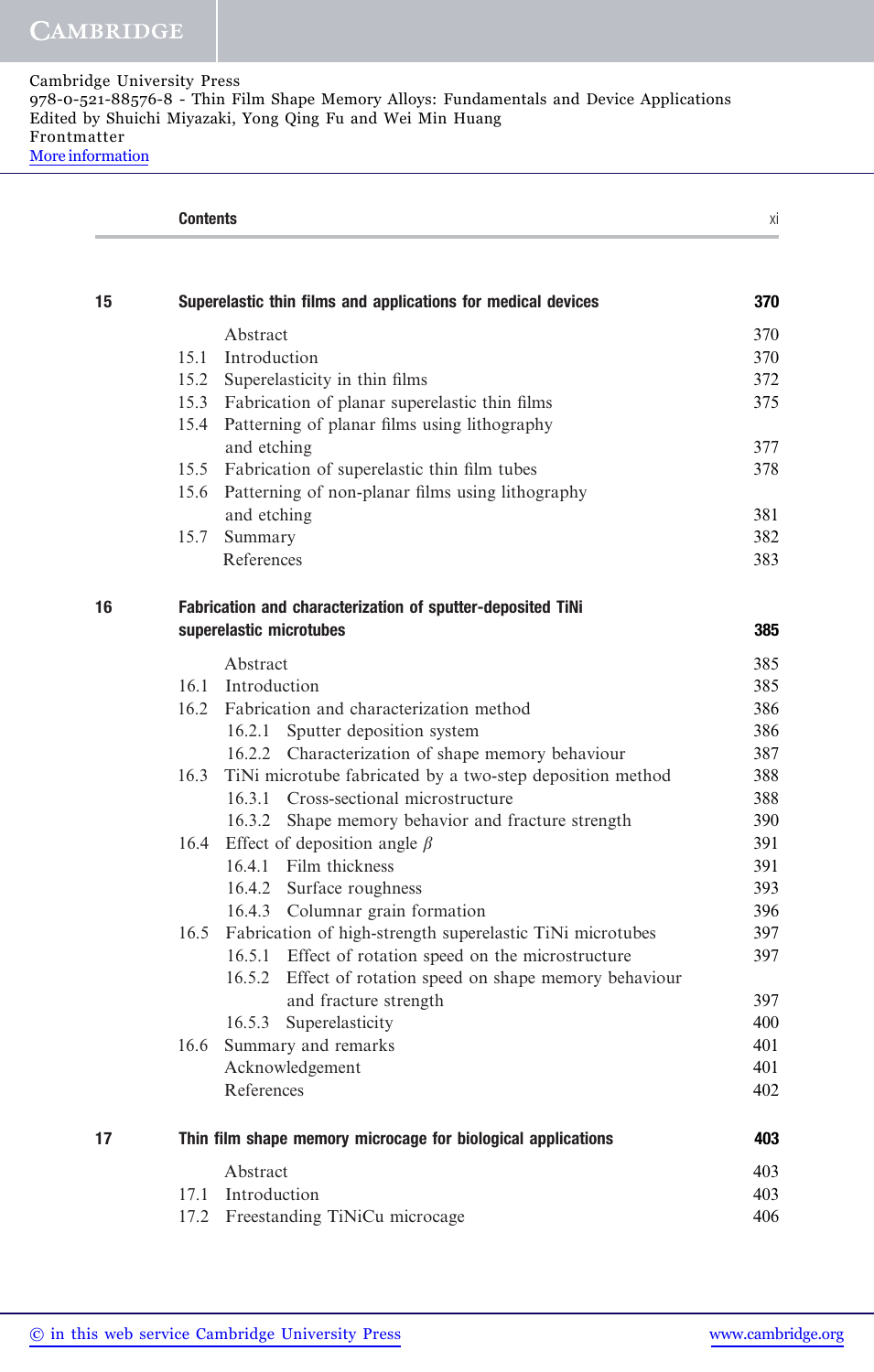| xii |      | <b>Contents</b>                                                     |     |  |
|-----|------|---------------------------------------------------------------------|-----|--|
|     |      |                                                                     |     |  |
|     |      | 17.3 TiNi/DLC microcage fabrication                                 | 411 |  |
|     |      | Design considerations<br>17.3.1                                     | 411 |  |
|     |      | 17.3.2 Fabrication and characterization                             | 415 |  |
|     |      | 17.4 Biological study of the TiNi film                              | 419 |  |
|     |      | 17.5 Summary                                                        | 422 |  |
|     |      | Acknowledgement                                                     | 423 |  |
|     |      | References                                                          | 423 |  |
| 18  |      | Shape memory thin film composite microactuators                     | 426 |  |
|     |      | Abstract                                                            | 426 |  |
|     | 18.1 | Introduction                                                        | 426 |  |
|     |      | 18.2 Mechanism of shape memory composites                           | 427 |  |
|     |      | 18.3 Fabrication of shape memory composites                         | 427 |  |
|     |      | 18.4 Bistable SMA composites                                        | 428 |  |
|     |      | 18.5 Phase-coupled SMA composites                                   | 431 |  |
|     |      | 18.6 Applications of shape memory thin film composites              | 433 |  |
|     | 18.7 | Summary                                                             | 435 |  |
|     |      | References                                                          | 435 |  |
| 19  |      | TiNi thin film shape memory alloys for optical sensing applications | 437 |  |
|     |      | Abstract                                                            | 437 |  |
|     | 19.1 | Introduction                                                        | 437 |  |
|     |      | 19.2 Optical application based on the surface morphology change     | 440 |  |
|     | 19.3 | Optical application based on free standing TiNi film                | 444 |  |
|     | 19.4 | Optical application based on bimorph structure                      | 446 |  |
|     |      | TiNi/Si bimorph structure<br>19.4.1                                 | 446 |  |
|     |      | 19.4.2 $TiNi/Si3N4 microcantilever$                                 | 450 |  |
|     |      | 19.5 TiNi film for infrared image application                       | 451 |  |
|     | 19.6 | Summary                                                             | 455 |  |
|     |      | Acknowledgement                                                     | 455 |  |
|     |      | References                                                          | 455 |  |
|     |      |                                                                     |     |  |

#### Index 457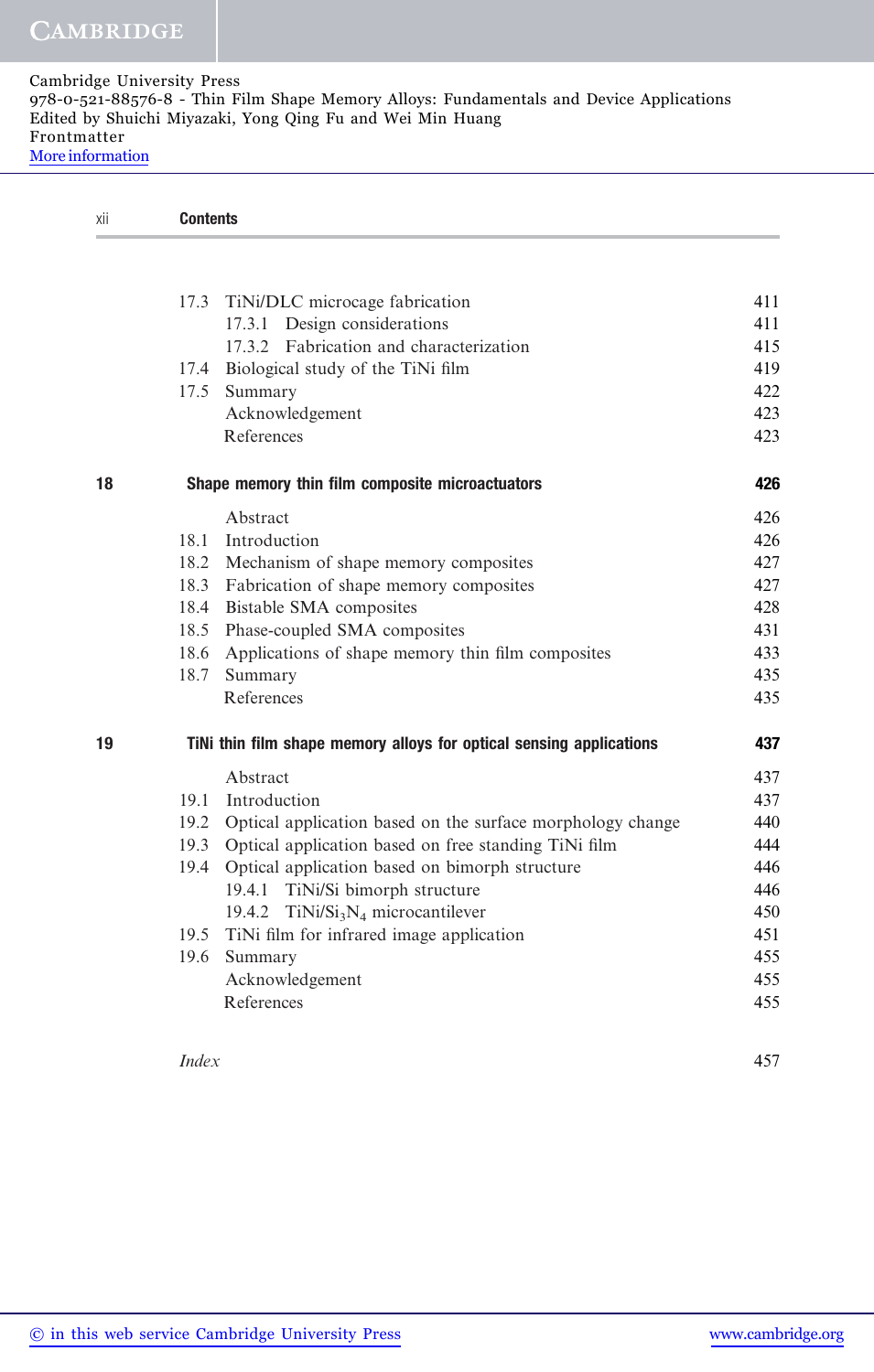## **Contributors**

P. J. Buenconsejo University of Tsukuba, Japan

M. Cai University of Houston, USA

G. P. Carman University of Calfornia, Los Angeles, USA

H. Cho Oita University, Japan

C. Y. Chung City University of Hong Kong, China

Y. Q. Fu Heriot-Watt University, UK

R. Gotthardt Swiss Federal Institute of Technology, Lausanne, Switzerland

W. M. Huang Nanyang Technological University, Singapore

X. Huang Yale University, New Haven, USA

M. H. Hong Data Storage Institute, Singapore

A. Ishida National Institute for Materials Science, Japan

A. D. Johnson TiNi Alloy Company, USA

H. Y. Kim University of Tsukuba, Japan

M. Kohl Forschungszentrum Karlsruhe, IMT, Germany

T. Lagrange University of California, Lawrence Livermore National Laboratory, Livermore, **USA** 

H. -J. Lee Sungkyunkwan University, Korea

J. K. Luo University of Bolton, UK

R. L. De Miranda University of Kiel, Germany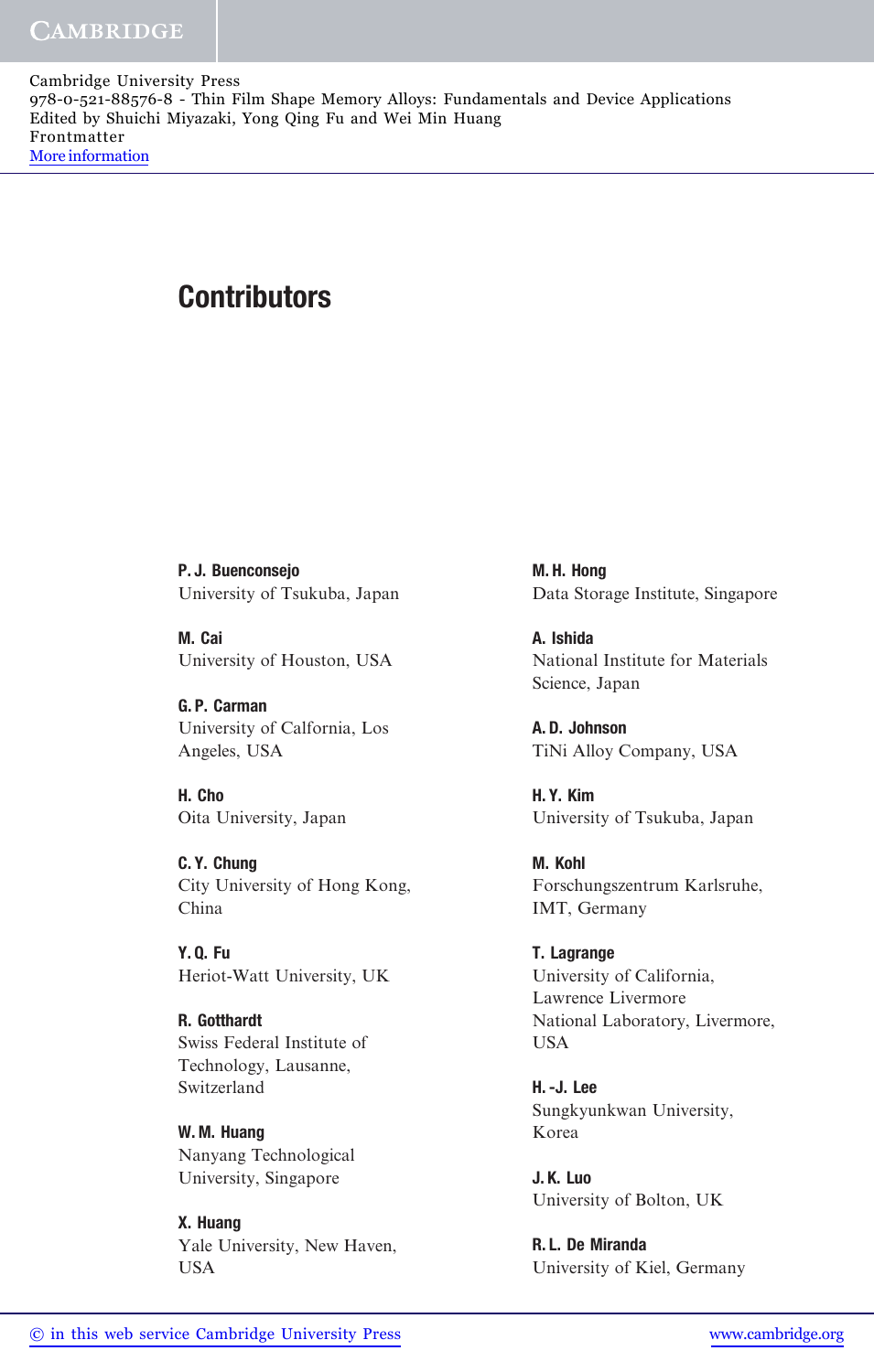### **CAMBRIDGE**

Cambridge University Press 978-0-521-88576-8 - Thin Film Shape Memory Alloys: Fundamentals and Device Applications Edited by Shuichi Miyazaki, Yong Qing Fu and Wei Min Huang Frontmatter [More information](http://www.cambridge.org/9780521885768)

xiv Contributors

S. Miyazaki University of Tsukuba, Japan

K. P. Mohanchandra University of California, Los Angeles, USA

S. E. Ong Nanyang Technological University, Singapore

E. Quandt University of Kiel, Germany

A. G. Ramirez Yale University, New Haven, USA Y. C. Shu National Taiwan University, Taiwan

M. Tomozawa University of Tsukuba, Japan

C. Zamponi University of Kiel, Germany

S. Zhang Nanyang Technological University, Singapore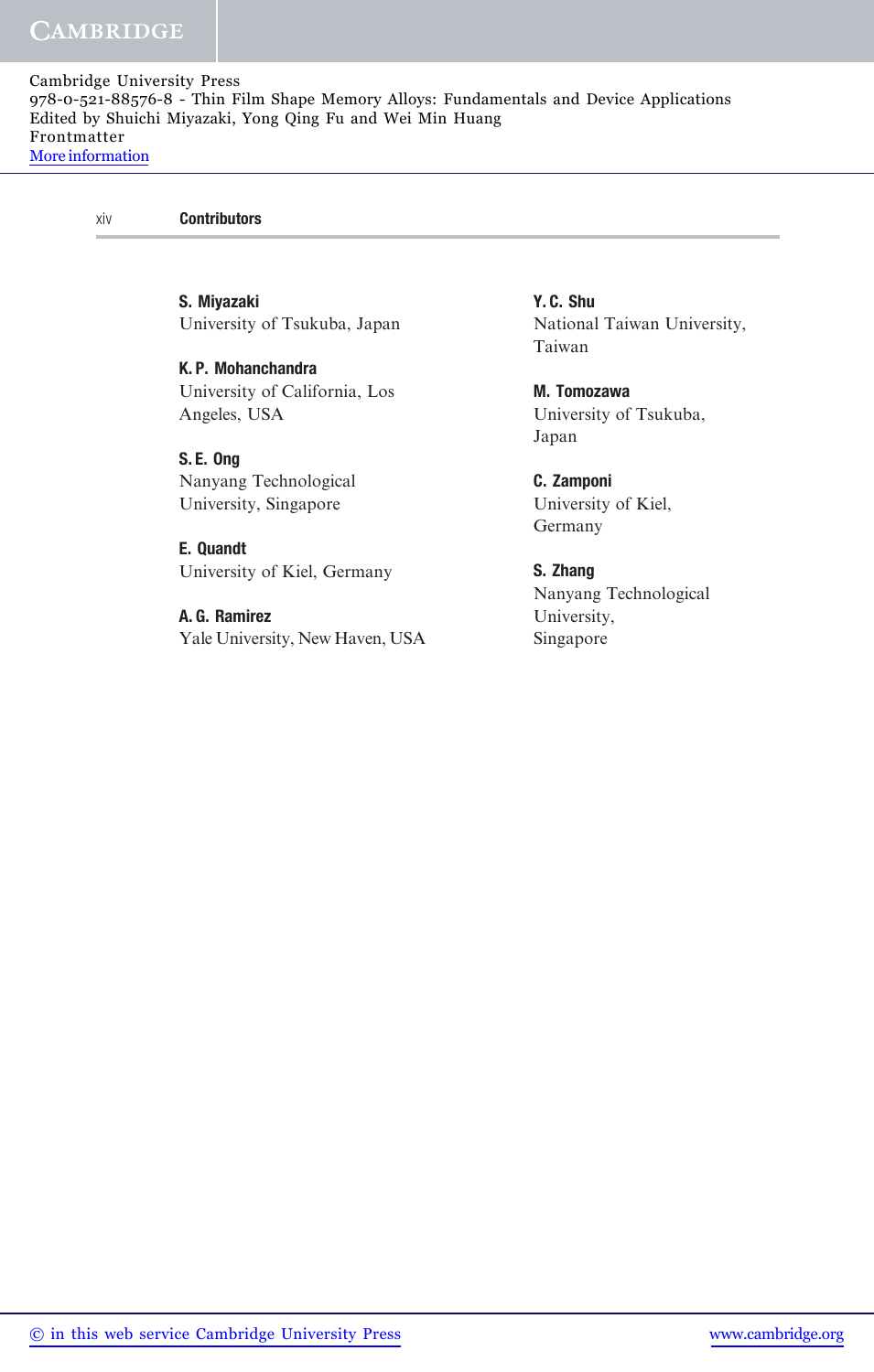### Preface

Shape memory alloys (SMAs) are materials that, after being severely deformed, can return to their original shape upon heating. These materials possess a number of desirable properties, namely, high power to weight (or force to volume) ratio, thus the ability to induce large transformation stress and strain upon heating/ cooling, pseudoelasticity (or superelasticity), high damping capacity, good chemical resistance and biocompatibility, etc. These unique features have attracted much attention to the potential applications of SMAs as smart (or intelligent) and functional materials. More recently, thin film SMAs have been recognized as a new type of promising and high-performance material for microelectromechanical system (MEMS) and biological applications.

Among these SMA films, TiNi based films are the most promising ones. They are typically prepared by a sputtering method. Other technologies, e.g., laser ablation, ion beam deposition, arc plasma ion plating, plasma spray and flash evaporation, have also been reported in the literature, but with some intrinsic problems. It is well known that the transformation temperatures, shape memory behaviors and superelasticity of the sputtered TiNi films are sensitive to metallurgical factors (alloy composition, contamination, thermomechanical treatment, annealing and aging processes, etc.), sputtering conditions (co-sputtering with multi-targets, target power, gas pressure, target-to-substrate distance, deposition temperature, substrate bias, etc.), and the application conditions (loading conditions, ambient temperature and environment, heat dissipation, heating/cooling rate, strain rate, etc.).

The main advantages for MEMS applications of TiNi thin film include high power density, large displacement and actuation force, low operation voltage, etc. The work output per unit volume of thin film SMA exceeds that of all other microactuation materials and mechanisms. Application of SMA films in MEMS also facilitates the simplification of mechanisms with flexibility in design and creation of clean, friction free and non-vibrating movement. The phase transformation in SMA thin films is accompanied by significant changes in the mechanical, physical, chemical, electrical and optical properties, such as yield stress, elastic modulus, hardness, damping, shape recovery, electrical resistivity, thermal conductivity, thermal expansion coefficient, surface roughness, vapor permeability and dielectric constant, etc. TiNi thin films are sensitive to environmental changes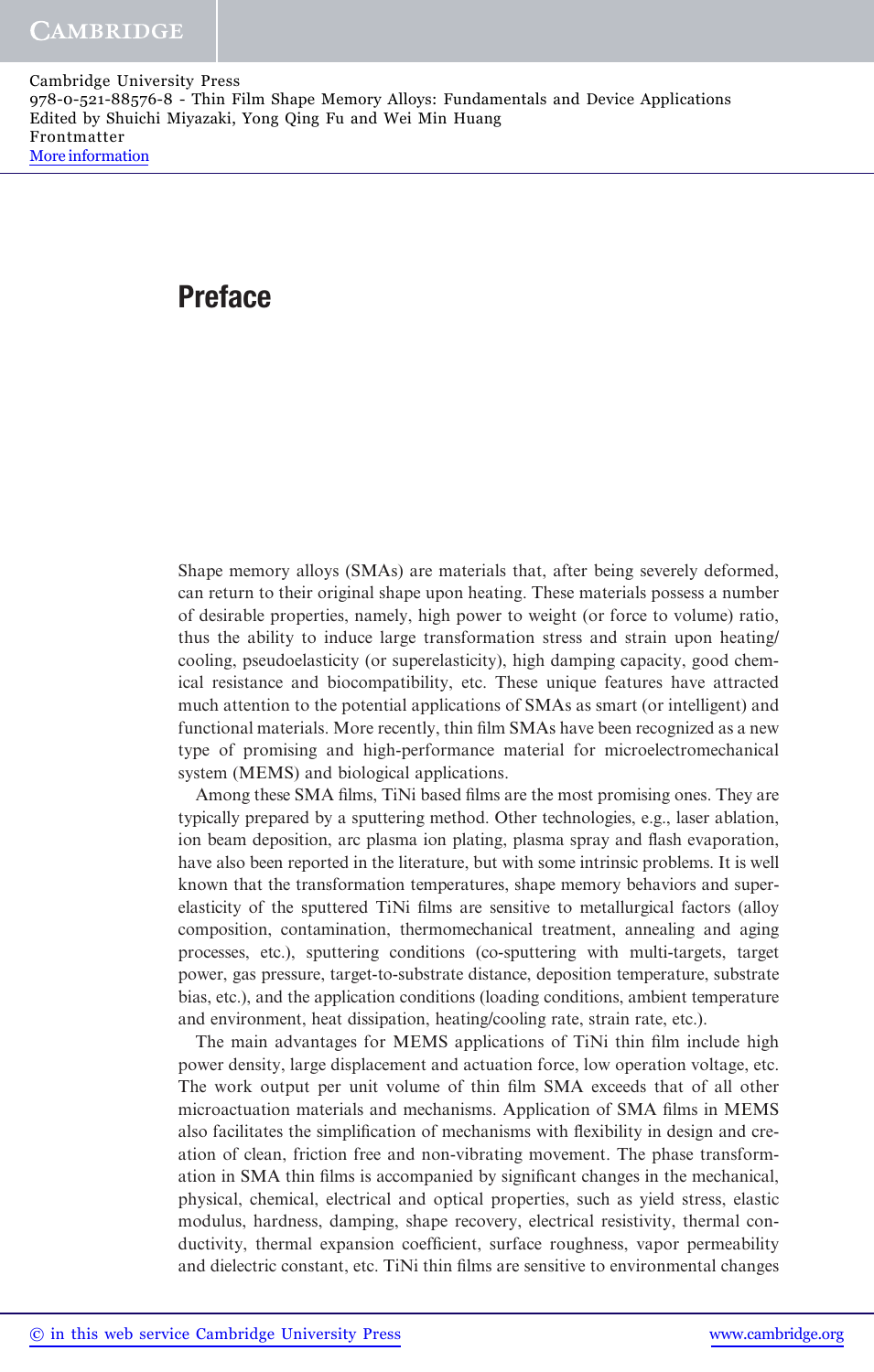xvi Preface

such as thermal, stress, magnetic or electrical fields, and thus should be ideal for applications in microsensors as well.

Since TiNi films can provide a large force and/or large displacement in actuation, most applications of TiNi films in MEMS are focused on microactuators. Micropumps, microvalves, microgrippers, springs, microspacers, micropositioners and microrappers are typical among others that have been realized. TiNi based micropumps and microvalves are attractive for many applications, for instance, implantable drug delivery, chemical analysis and analytical instruments, etc. Grasping and manipulating small or micro-objects with high accuracy is required for a wide range of important applications, such as microassembly in microsystems, endoscopes for microsurgery, and drug injection micromanipulators for cells.

The good biocompatibility of TiNi films is promising for their biological applications, which is a huge market at present and is still growing. At present, increasing attention has been paid to the use of TiNi thin film for minimally invasive surgery, microstents and bioMEMS applications. Microactuators made of TiNi thin films may be used to infuse drugs, or be placed in strategic locations in the body to assist circulation. TiNi SMA thin films, in the superelastic state, are also promising as compliant elements in MEMS and biological devices.

The development of TiNi based SMA thin films and their microactuators has achieved considerable progress in recent years. This was largely driven by a fast expansion of, in particular, MEMS and biological communities, in which the demand for novel actuators and biological applications has been growing dramatically. As such, a timely review of the important issues pertaining to the preparation of high quality and high performance shape memory TiNi thin films and the technical applications of these films is necessary. This book aims to serve this purpose. We believe that this is the first book dedicated to thin film TiNi SMAs; it covers not only the state-of-the-art technologies for thin film SMAs (preparation and characterization), but also their applications, in particular, in MEMS and biomedical devices. This book should naturally serve not only as an introduction to those who want to know more about this exciting field, but also as a technical handbook for those who have some knowledge but want to know more. Hence, it is an essential reference book both for a better understanding of the fundamental issues in technical aspects and for catching up with the current developments in technologies and applications in new frontiers.

The book is naturally divided into two parts, namely, technologies (from Chapter 1 to Chapter 9) and applications (Chapter 10 to Chapter 19). The first part is focused on the fundamental issues of sputter-deposited TiNi based SMA thin films, covering a general overview (Chapter 1); the basics of martensitic transformation (Chapter 2); deposition technologies (Chapter 3), Ti/Ni multi-layer thin films (Chapter 4); microstructure, crystallization, mechanical properties and stress evolution in thin film SMA (Chapters 5 to 7); as well as advanced post-treatment of thin film SMA including ion implantation and laser annealing (Chapters 8 and 9). The second part is devoted to the device applications based on TiNi based SMA thin film, focusing mainly on MEMS and biological applications.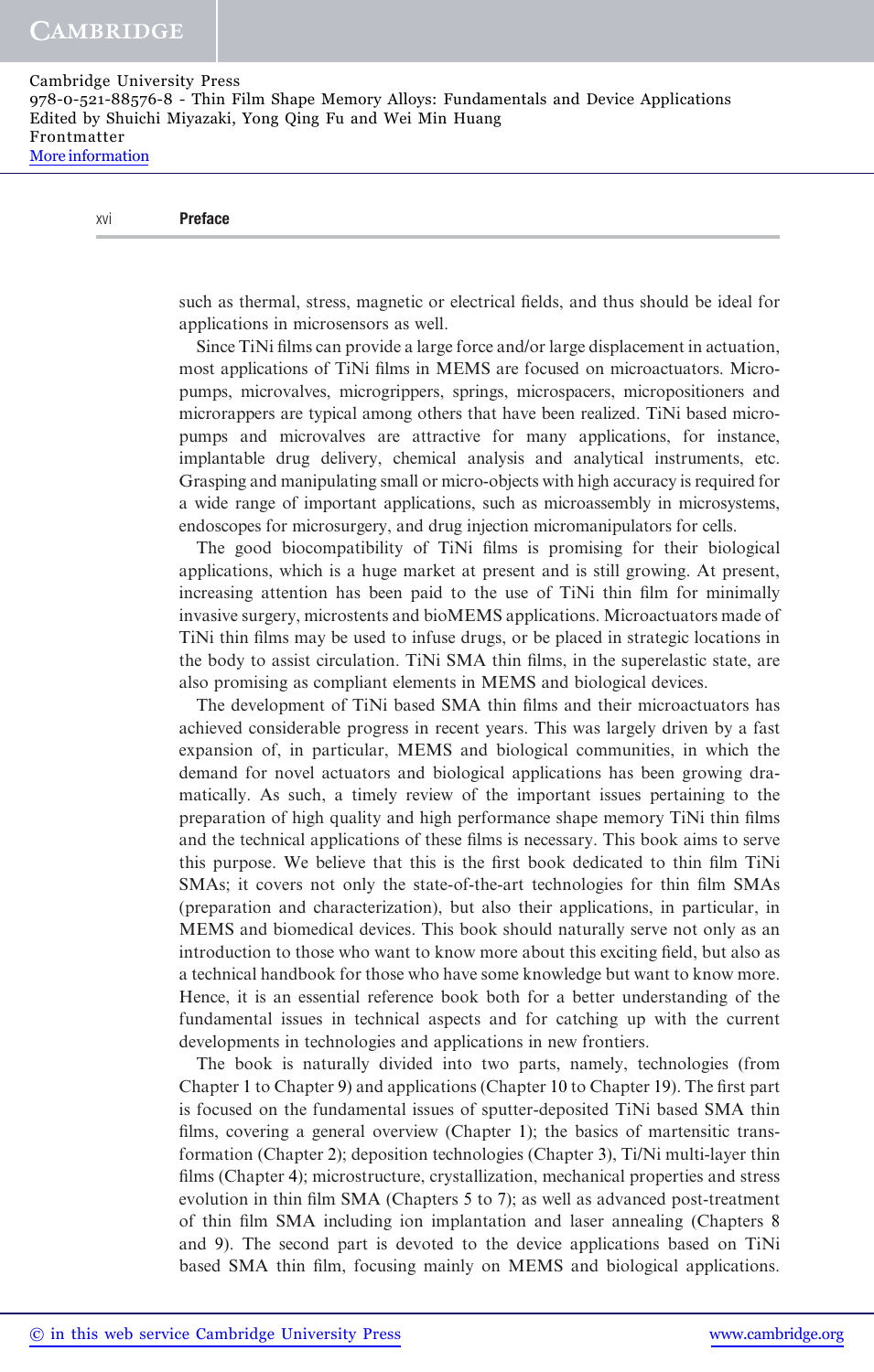| <b>Preface</b> | xvii |
|----------------|------|
|                |      |

It covers: an overview of applications (Chapter 10); theory and simulation of shape memory microactuators (Chapter 11); MEMS devices of microvalves, micropumps, microcages, micromirrors, superelastic thin film for medical applications, and thin film composite microactuators (Chapters 12 to 19).

The editors express their heartfelt thanks to the distinguished international team of contributors whose scientific efforts unite to form this book. We also express special thanks to the staff, Dr. Michelle Carey and Miss Sarah Matthews, at Cambridge University Press for their assistance.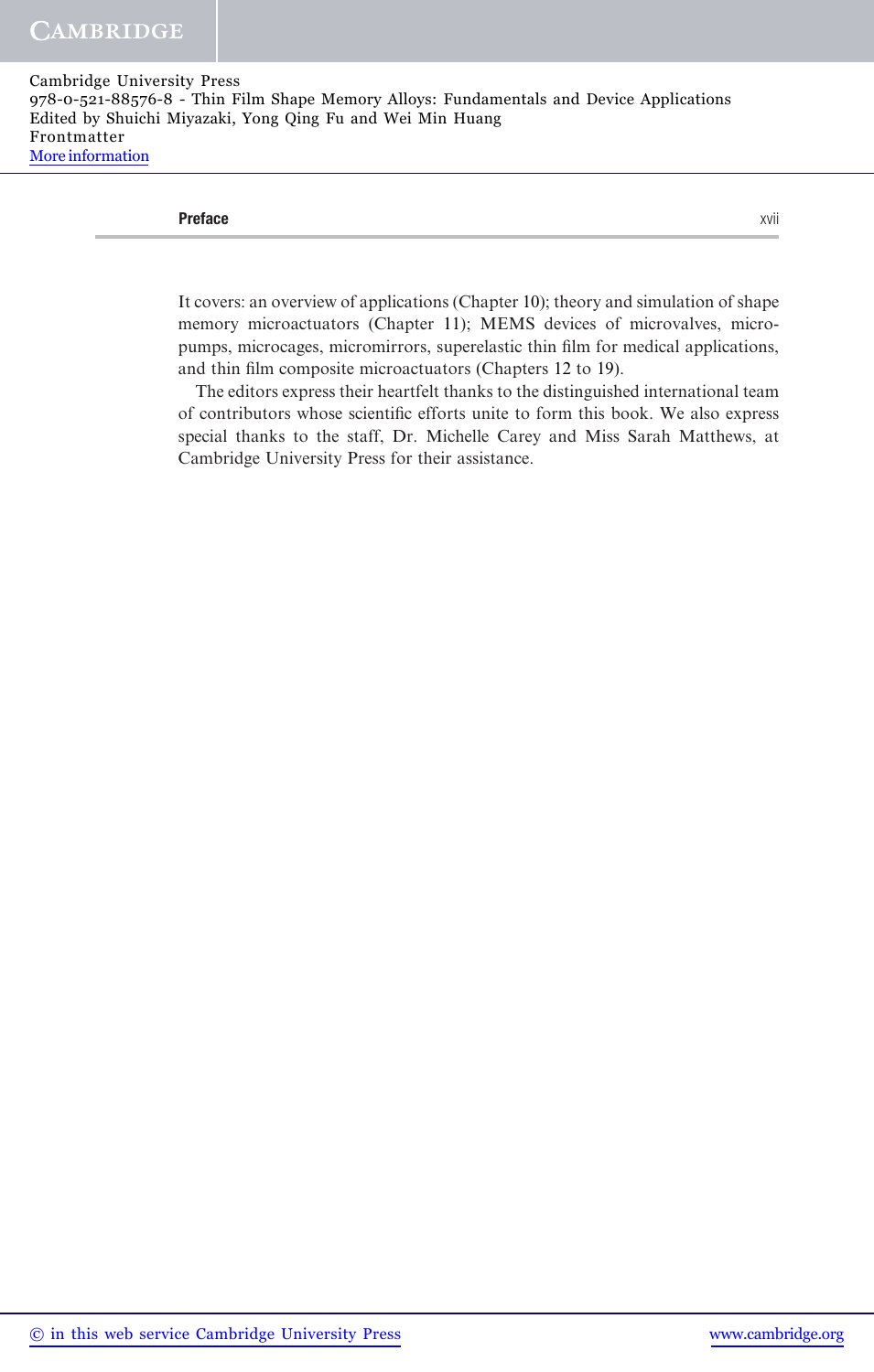### Abstracts of chapters

#### 1 Overview of sputter-deposited TiNi based thin films

S. MIYAZAKI, Y. Q. FU AND W. M. HUANG

Abstract: The motivation for fabricating sputter-deposited TiNi base shape memory alloy (SMA) thin films originates from the great demand for the development of powerful microactuators, because actuation output (force and displacement) per unit volume of thin film SMA exceeds those of other microactuation mechanisms. Stable shape memory effect and superelasticity, which are equivalent to those of bulk alloys, have been achieved in sputterdeposited TiNi thin films. Narrow transformation temperature hysteresis and high transformation temperatures were also achieved in TiNiCu and TiNi(Pd or Hf) thin films, respectively. In the meantime, unique microstructures consisting of non-equilibrium compositions and nanoscale precipitates in the matrix have been found in Ti-rich TiNi thin films that were fabricated from an amorphous condition by annealing at a very low temperature. Several micromachining processes have been proposed to fabricate the prototypes of microactuators utilizing TiNi thin films. This chapter will review the recent development of the above-mentioned topics relating to sputter-deposited TiNi based thin films. Some critical issues and problems in the development of TiNi thin films are discussed, including preparation and characterization considerations, residual stress and adhesion, frequency improvement, fatigue and stability, and thermomechanical modeling. Recent developments in the microdevices based on SMA thin films are also summarized.

#### 2 Martensitic transformation in Ti-Ni alloys

S. MIYAZAKI

Abstract: The basic characteristics of the martensitic transformation of Ti-Ni shape memory alloys are described. They include the crystal structures of the parent and martensite phases, the recoverable strain associated with the martensitic transformation, the transformation temperatures, the temperature and orientation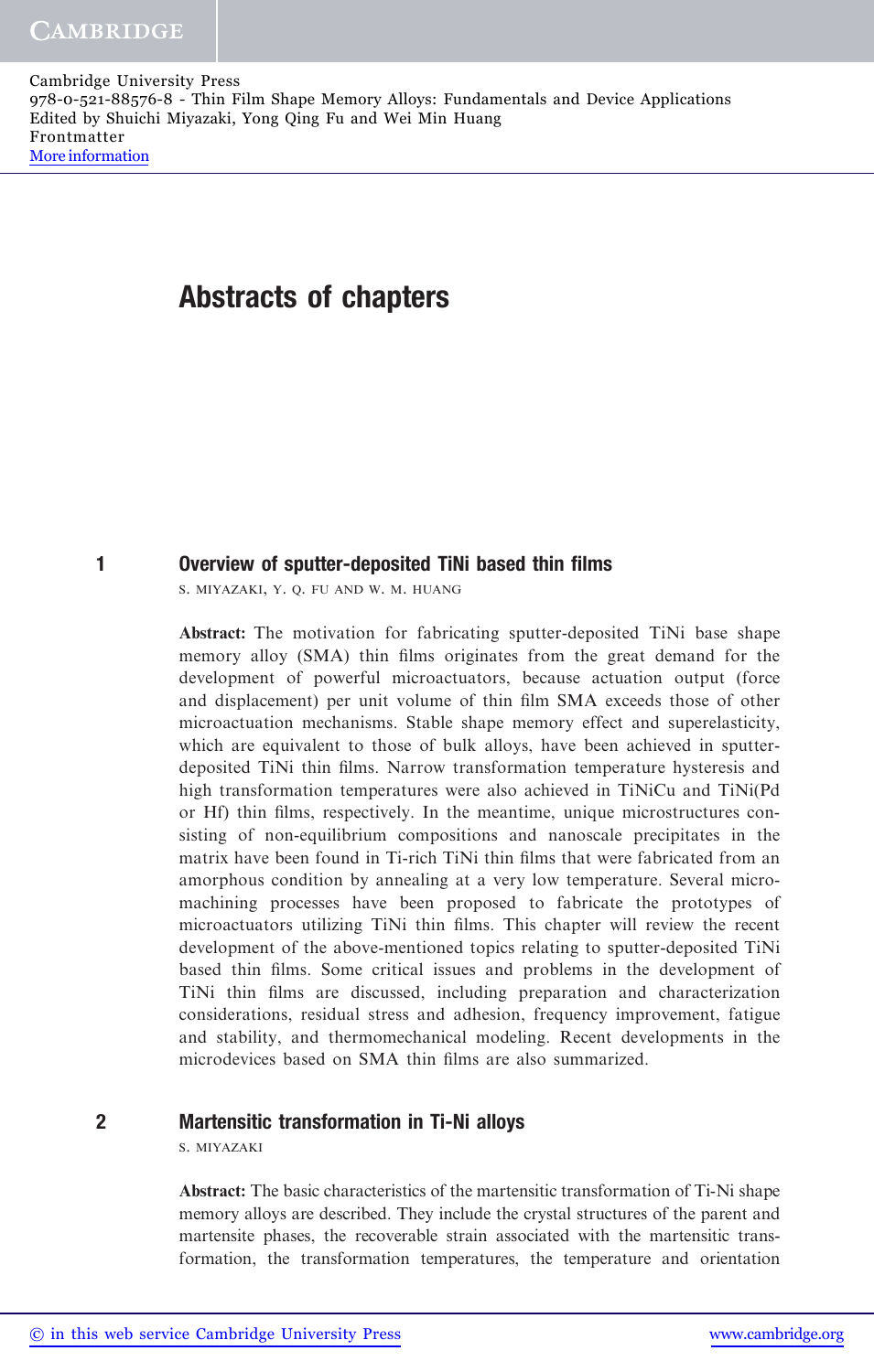#### **Abstracts of chapters** xix

dependence of deformation behavior, etc. Shape memory and superelasticity related to the martensitic transformation are also explained.

#### 3 Deposition techniques for TiNi thin film

A. D. JOHNSON

Abstract: Direct current vacuum sputter deposition is the commonly used method of creating TiNi thin film. Polished silicon wafers are a preferred substrate. The limitations on composition and impurities are similar to those for bulk material. These limitations impose severe constraints on sputtering conditions for obtaining optimal performance of the resulting material. Obtaining material with desirable shape memory properties, uniform composition, and uniform thickness requires an understanding and control of the processes used. With sputter deposition it is possible to produce thin films with a range of transition temperatures from 173 K to 373 K. Superelastic thin film can be made without cold work. After deposition, photolithography and chemical etching are used to create shapes and combine thin film with other materials to produce microdevices. Producing thin film with shape memory properties is not difficult, but to obtain uniformity and high yield requires specialized equipment and great care in process control. This chapter introduces some specific recommendations for fabrication of TiNi thin film and its incorporation in useful devices. Applications of TiNi thin film are described elsewhere (see Chapter 10).

#### 4 TiNi multilayer thin films

H. CHO AND S. MIYAZAKI

Abstract: The martensitic transformation temperatures of TiNi shape memory alloys are strongly affected by composition. However, the composition of the TiNi thin film fabricated by a conventional sputtering method using a TiNi alloy target is not easy to adjust precisely. In order to control the composition of thin films, a dual-source sputtering method using pure Ti and Ni targets can be an alternative candidate for fabricating TiNi multilayer thin films, which can be converted to TiNi alloy thin films by heat-treatment for alloying. This chapter explains the fabrication method and alloying process of the TiNi multilayer thin films in addition to the shape memory properties of the TiNi thin films made by alloying the TiNi multilayer thin films.

#### 5 Crystallization and microstructural development

A. G. RAMIREZ, X. HUANG AND H.-J. LEE

Abstract: This chapter focuses on the crystallization of TiNi shape memory alloy thin films. These materials are commonly sputter-deposited in an amorphous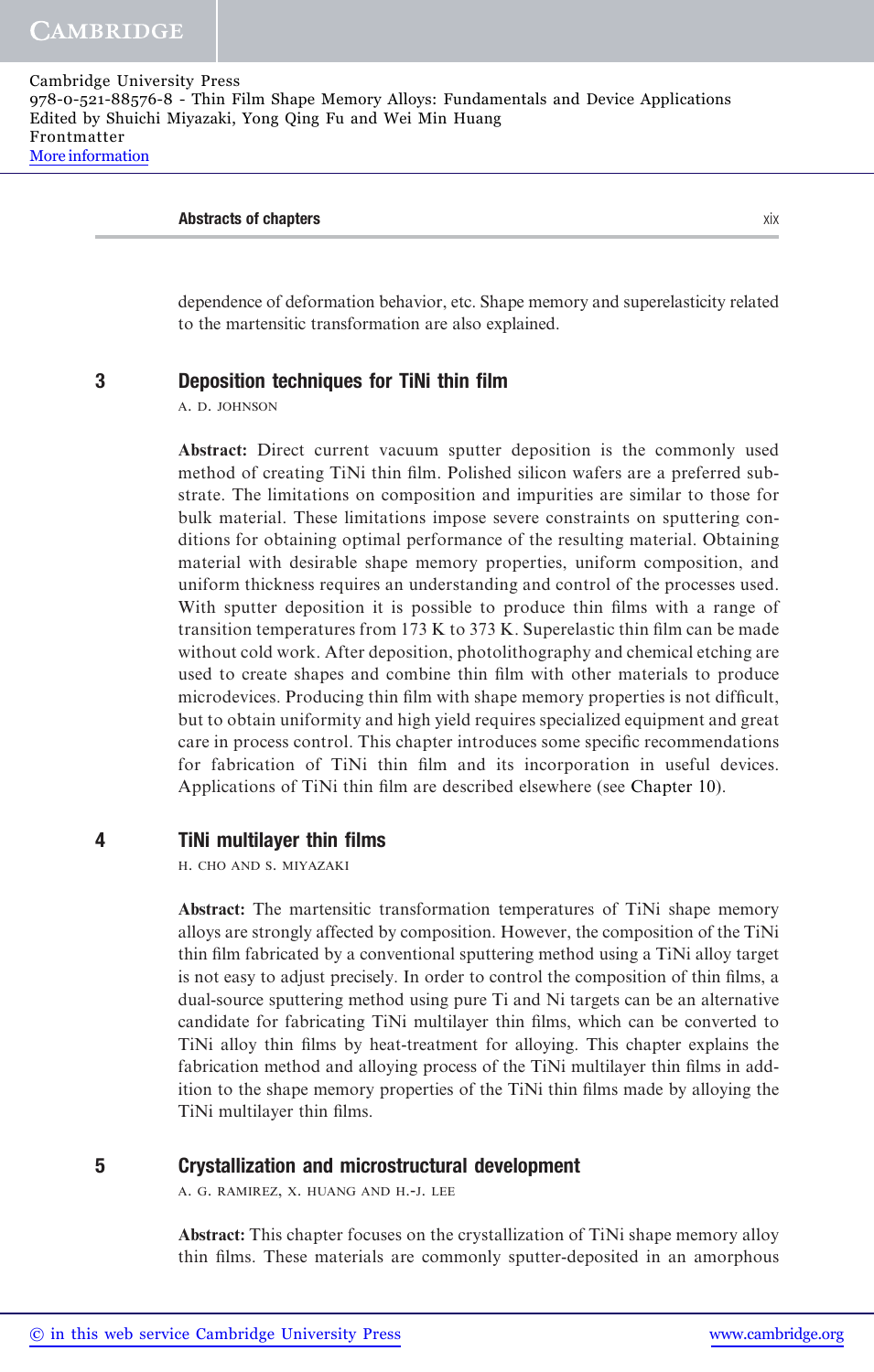#### xx Abstracts of chapters

form and require high-temperature thermal treatments to create their crystalline (actuating) form. The microstructures that emerge during crystallization depend on the nucleation and growth kinetics. This chapter briefly surveys crystallization theory and methods to determine these kinetic parameters such as calorimetry, X-ray diffraction and microscopy. Novel microscopy methods have also been developed to provide a robust description that can give rise to the prediction of microstructures. In addition to presenting these tools, this chapter will also survey various factors that influence crystallization and microstructural development, which include annealing temperature, composition, substrate materials and film thickness.

#### 6 Mechanical properties of TiNi thin films

A. ISHIDA

Abstract: This chapter is devoted to the mechanical properties of TiNi thin films. In this chapter, the shape memory behavior, two-way shape memory effect, superelasticity, and stress–strain curves of sputter-deposited TiNi films are discussed with special attention to unique microstructures in Ti-rich TiNi films.

#### 7 Stress and surface morphology evolution

Y. Q. FU, W. M. HUANG, M. CAI AND S. ZHANG

Abstract: The residual stress in a film is an important topic of extensive studies as it may cause film cracking and peeling off, or result in deformation of the MEMS structure, deterioration of the shape memory and superelasticity effect. In this chapter, the stress in thin film shape memory alloys is characterized. The recovery stress, stress rate and stress–strain relationship during phase transformation are introduced. The dominant factors affecting stress evolution during deposition, post-annealing and phase transformation are discussed. The mechanisms for the stress-induced surface relief, wrinkling and reversible trench have also been studied. New methods for characterization of stressinduced surface morphology changes have been introduced, including atomic force microscopy (AFM) and photoemission electron microscopy (PEEM).

#### 8 Ion implantation processing and associated irradiation effects

T. LAGRANGE AND R. GOTTHARDT

Abstract: In this chapter, we describe the influence of ion implantation on the microstructural modifications in TiNi SMA thin films. We focus on investigations involving 5 MeV Ni ion irradiation since it can be used as a means to selectively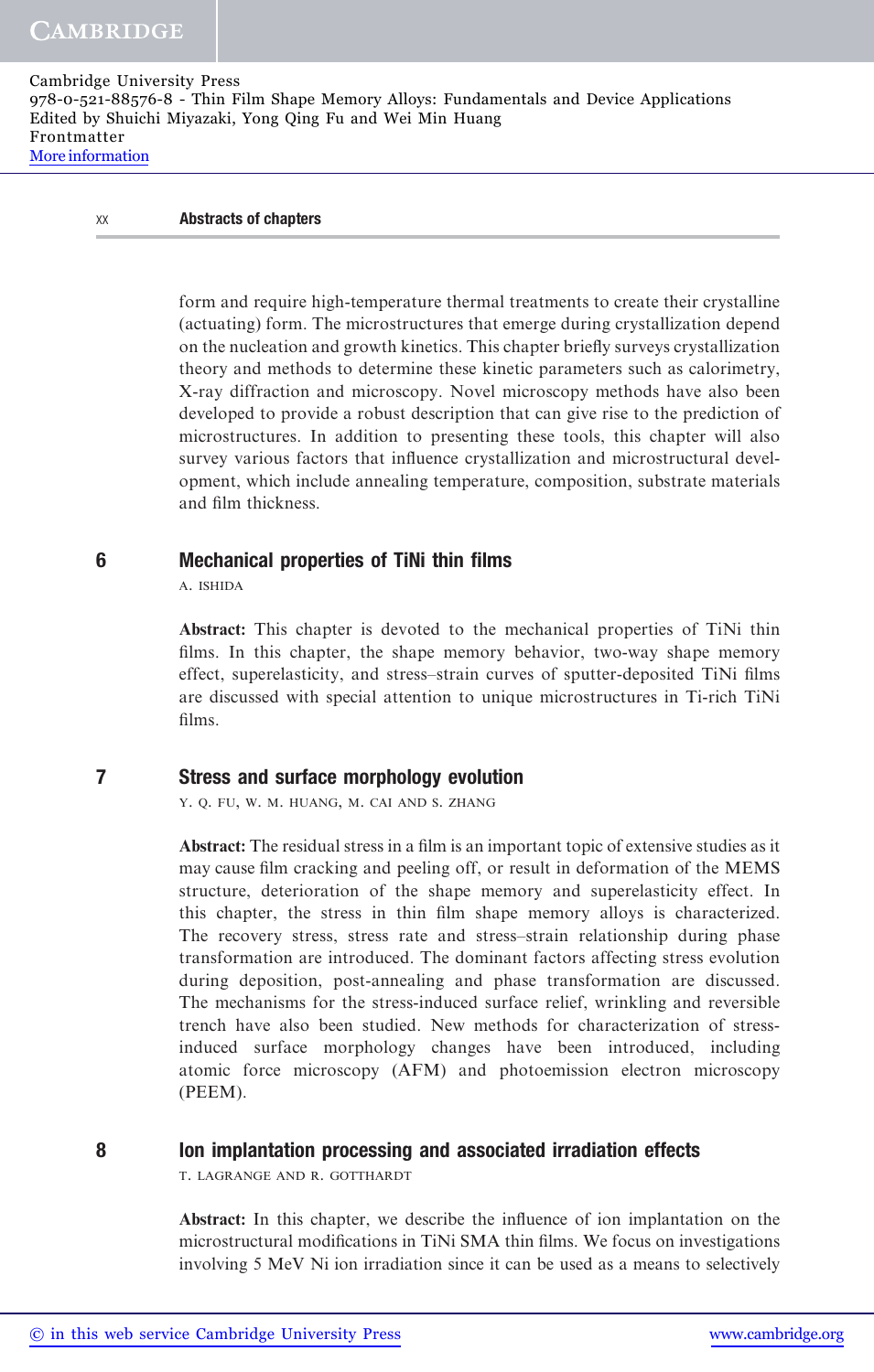#### **Abstracts of chapters** xxi

alter the transformation characteristics and to develop NiTi based thin film actuator material for MEMS devices. The primary effects of ion implantation on microstructure are summarized.

#### 9 Laser post-annealing and theory

W. M. HUANG AND M.H. HONG

Abstract: TiNi shape memory thin films have great potential as an effective actuation material for microsized actuators. However, a high temperature (above approximately 723 K) is required in order to obtain crystalline thin films either during deposition (e.g., sputtering) or in post-annealing. Such a high temperature is not fully compatible with the traditional integrated circuit techniques, and thus brings additional constraint to the fabrication process. Laser annealing provides an ideal solution to this problem, as the high temperature zone can be confined well within a desired small area at a micrometer scale. In this chapter, we demonstrate the feasibility of local laser annealing for crystallization in as-deposited amorphous TiNi thin films and present a systematic study of the theories behind this technique.

#### 10 Overview of thin film shape memory alloy applications

A. D. JOHNSON

Abstract: This chapter discusses properties affecting thin film applications and resulting devices that have been developed since sputtered TiNi thin film with shape memory properties was first demonstrated in 1989. As the shape memory alloy technology has matured, the material has gradually gained acceptance. TiNi thin film shape memory alloy (SMA) exhibits intrinsic characteristics similar to bulk nitinol: large stress and strain, long fatigue life, biocompatibility, high resistance to chemical corrosion, and electrical properties that are well matched to joule heating applications. In addition, thin film dissipates heat rapidly so that it can be thermally cycled in milliseconds. These properties make TiNi thin film useful in making microactuators. Micro electro mechanical (MEMS) processes – specifically photolithography, chemical etching, and the use of sacrificial layers to fabricate complex microstructures – combine TiNi thin film with silicon to provide a versatile platform for fabrication of microdevices. A variety of microdevices has been developed in several laboratories, including valves, pumps, optical and electrical switches, and intravascular devices. Interest in thin film applications is increasing as evidenced by the number of recent publications and patents issued. Intravascular medical devices are currently in clinical trials. The future for thin film devices, especially in medical devices, seems assured despite the fact that to this day no "killer application" has emerged.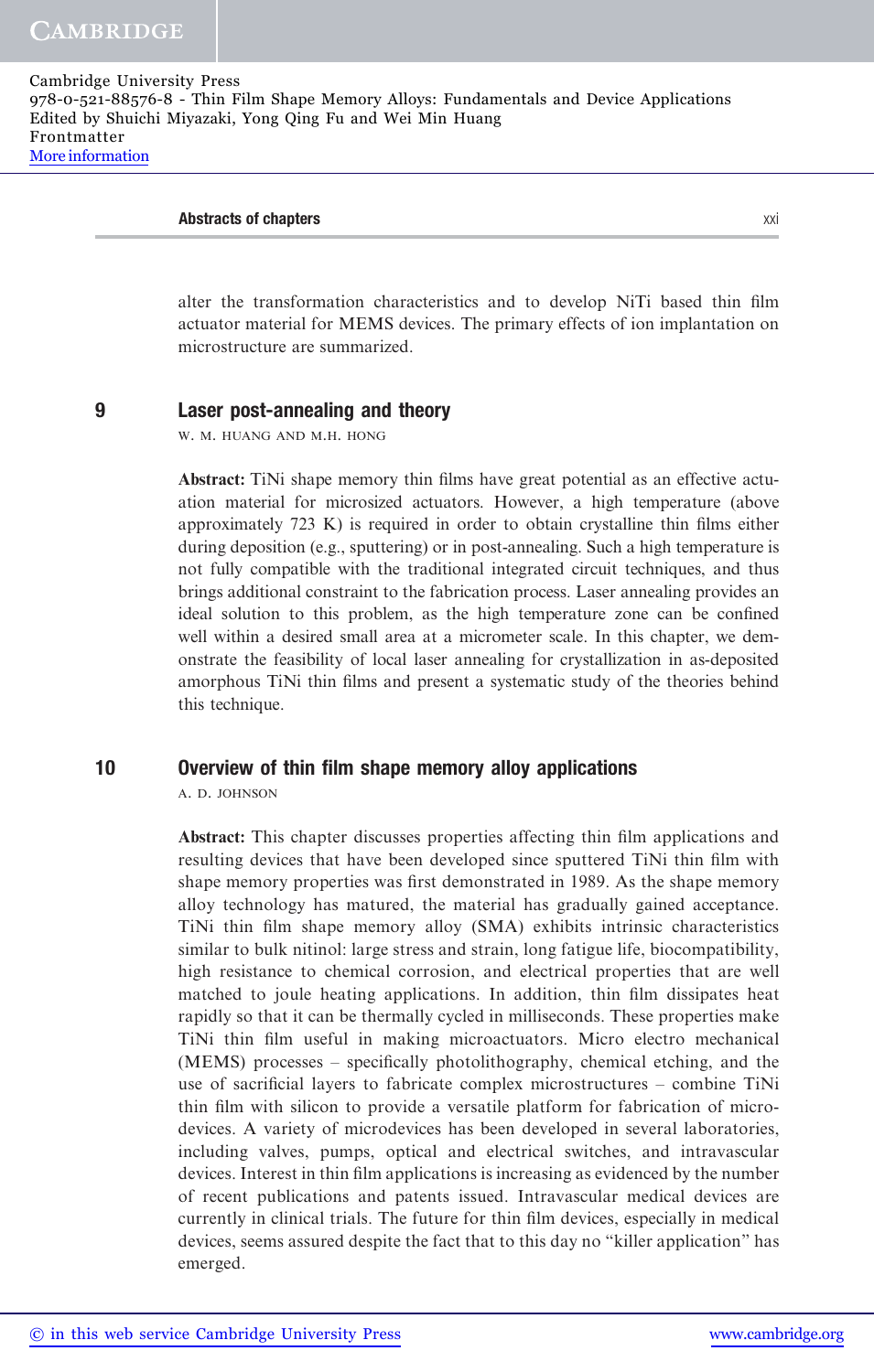xxii Abstracts of chapters

#### 11 Theory of SMA thin films for microactuators and micropumps Y. C. SHU

Abstract: This chapter summarizes several recent theoretical and computational approaches for understanding the behavior of shape memory films from the microstructure to the overall ability for shape recovery. A new framework for visualizing microstructure is presented. Recoverable strains in both single crystal and polycrystalline films are predicted and compared with experiments. Some opportunities for new devices and improvements in existing ones are also pointed out here.

#### 12 Binary and ternary alloy film diaphragm microactuators

S. MIYAZAKI, M. TOMOZAWA AND H.Y. KIM

Abstract: TiNi based shape memory alloy (SMA) thin films including TiNi, TiNiPd and TiNiCu have been used to develop diaphragm microactuators. The TiNi film is a standard material and the ternary TiNi. The TiNiPd alloy films have their own attractive characteristics when compared with the TiNi films. The TiNiPd alloy is characterized by high transformation temperatures so that it is expected to show quick response due to a higher cooling rate: the cooling rate increases with increasing the temperature difference between the transformation temperature and room temperature, which is the minimum temperature in conventional circumstances. The martensitic transformation of the TiNiCu and the R-phase transformation of the TiNi are characterized by narrow transformation hystereses which are one-fourth and one-tenth of the hysteresis of the martensitic transformation in the TiNi film. Thus, these transformations with a narrow hysteresis are also attractive for high response microactuators. The working frequencies of two types of microactuators utilizing the TiNiPd thin film and the TiNiCu film reached 100 Hz while the working frequency of the microactuator using the R-phase transformation reached 125 Hz.

#### 13 TiNi thin film devices

K. P. MOHANCHANDRA AND G. P CARMAN

Abstract: This chapter provides a brief review of TiNi thin film devices, both mechanical and biomedical, that have been studied during the last decade. Prior to reviewing the devices, we first provide a description of the physical features that are critical in these devices, including deposition, residual stresses and fabrication. In general, this chapter concludes that the main obstacle for implementing devices today remains the control of TiNi properties during manufacturing. If this can be overcome, the next issue is to develop acceptable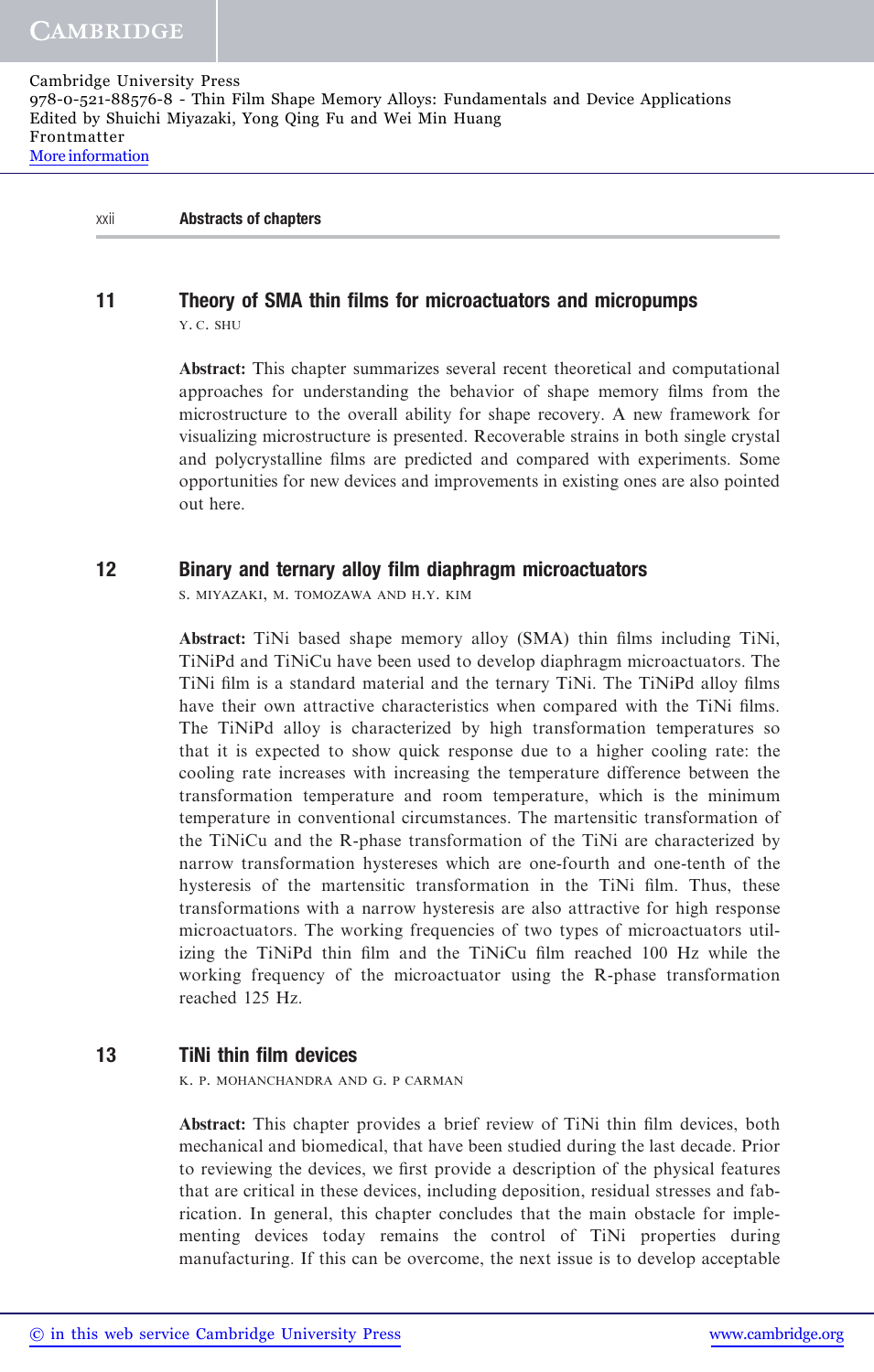#### **Abstracts of chapters** xxiii

micromachining techniques. While several techniques have been studied, considerable work remains on fully developing processes that would be required in mass manufacturing processes. Finally, if these issues can be resolved, the area with the most promise is biomedical devices, the argument here being that biomedicine remains one of the major applications areas for macroscopic TiNi structures today.

#### 14 Shape memory microvalves

M. KOHL

Abstract: Microvalves are a promising field of application for shape memory alloy (SMA) microactuators as they require a large force and stroke in a restricted space. The performance of SMA-actuated microvalves does not only depend on SMA material properties, but also requires a mechanically and thermally optimized design as well as a batch fabrication technology that is compatible with existing microsystems technologies. The following chapter gives an overview of the different engineering aspects of SMA microvalves and describes the ongoing progress in related fields. Different valve types based on various design–material–technology combinations are highlighted. The examples also demonstrate the opportunities for emerging new applications.

#### 15 Superelastic thin films and applications for medical devices

C. ZAMPONI, R. L. DE MIRANDA AND E. QUANDT

Abstract: Superelastic shape memory materials are of special interest in medical applications due to the large obtainable strains, the constant stress level and their biocompatibility. TiNi sputtered tubes have a high potential for application as vascular implants, e.g. stents, whereas superelastic TiNi-polymercomposites could be used for novel applications in orthodontics and medical instrumentation as well as in certain areas of mechanical engineering. In orthodontic applications, lowering the forces that are applied to the teeth during archwire treatment is of special importance due to tooth root resorption, caused by the application of oversized forces. Furthermore, the use of superelastic materials or composites enables the application of constant forces independent of diminutive tooth movements during the therapy due to the superelastic plateau. Superelastic TiNi thin films have been fabricated by magnetron sputtering using extremely pure cast melted targets. Special heat treatments were performed for the adjustment of the superelastic properties and the transformation temperatures. A superelastic strain exceeding  $6\%$  at  $36\,^{\circ}\text{C}$ was obtained.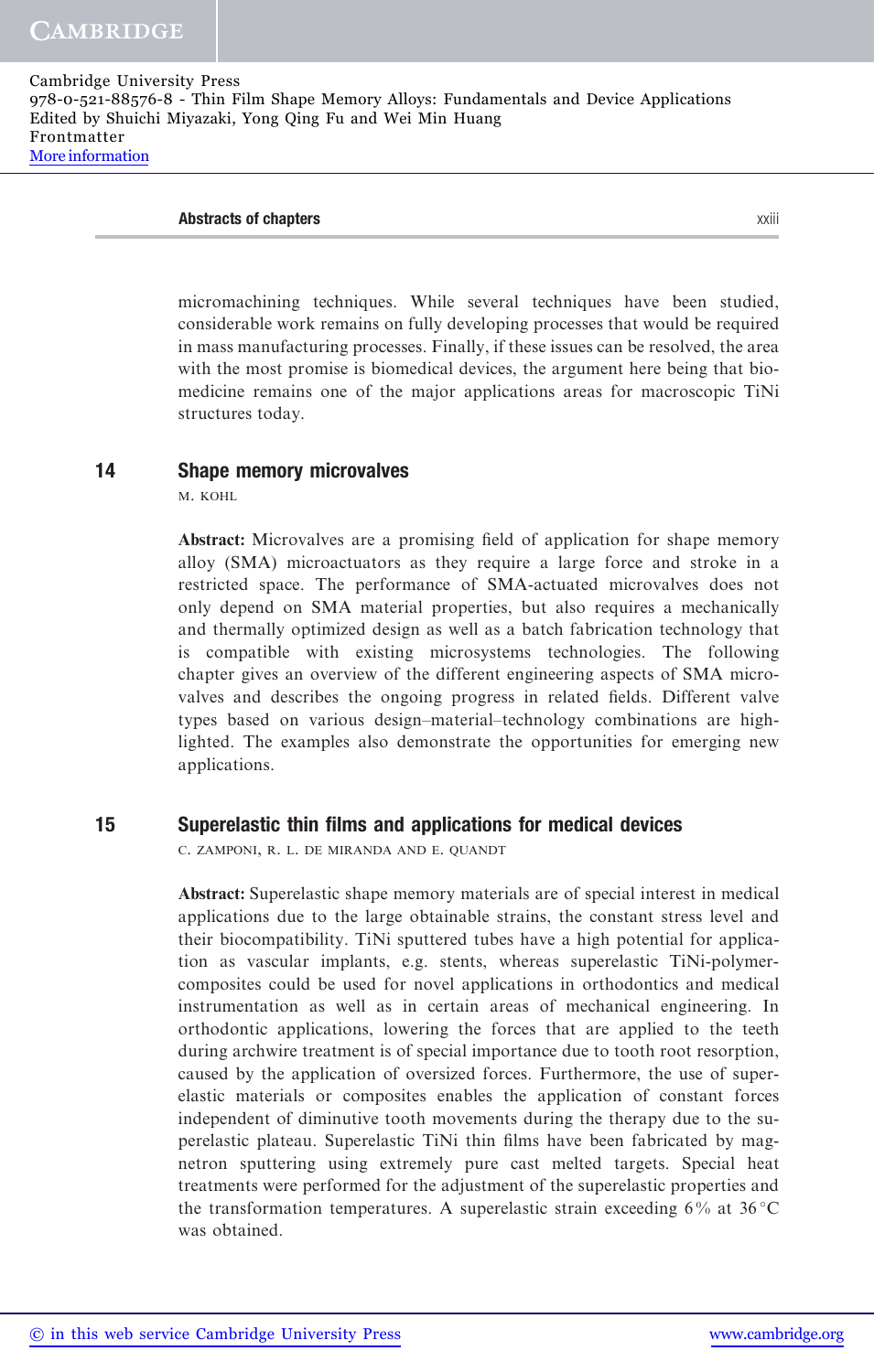xxiv Abstracts of chapters

#### 16 Fabrication and characterization of sputter-deposited TiNi superelastic microtubes

P. J. BUENCONSEJO, H.-Y. KIM AND S. MIYAZAKI

Abstract: A novel method of fabricating TiNi superelastic microtubes with a dimension of less than  $100 \mu m$  is presented in this chapter. The method was carried out by sputter-deposition of TiNi on a Cu-wire substrate, and after deposition the Cu wire was removed by etching to produce a tube hole. The shape-memory/ superelastic behavior and fracture strength of the microtubes were characterized. The factors affecting the properties and a method to produce high-strength superelastic TiNi microtubes are discussed.

#### 17 Thin film shape memory microcage for biological applications

Y. Q. FU, J. K. LUO, S. E. ONG AND S. ZHANG

Abstract: This chapter focuses on the fabrication and characterization of microcage for biopsy applications. A microcage based on a free standing film could be opened/closed through substrate heating with a maximum temperature of 90 $\degree$ C, or Joule heating with a power less than 5 mW and a maximum response frequency of 300 Hz. A TiNi/diamond-like carbon (DLC) microcage has been designed, analyzed, fabricated and characterized. The bimorph structure is composed of a top layer of TiNi film and a bottom layer of highly compressively stressed DLC for upward bending once released from the substrate. The fingers of the microcage quickly close because of the shape memory effect once the temperature reaches the austenite transformation point to execute the gripping action. Opening of the microcage is realized by either decreasing the temperature to make use of the martensitic transformation or further increasing the temperature to use the bimorph thermal effect. The biocompatibility of both the TiNi and DLC films has been investigated using a cell-culture method.

#### 18 Shape memory thin film composite microactuators

E. QUANDT

Abstract: Shape memory thin film composites consisting of at least one shape memory thin film component are of special interest as microactuators since they provide two-way shape memory behavior without any training of the shape memory material. Furthermore, they allow the realization of novel concepts like bistable or phase-coupled shape memory actuators. The potential of shape memory thin film composite microactuators is discussed in view of possible applications.